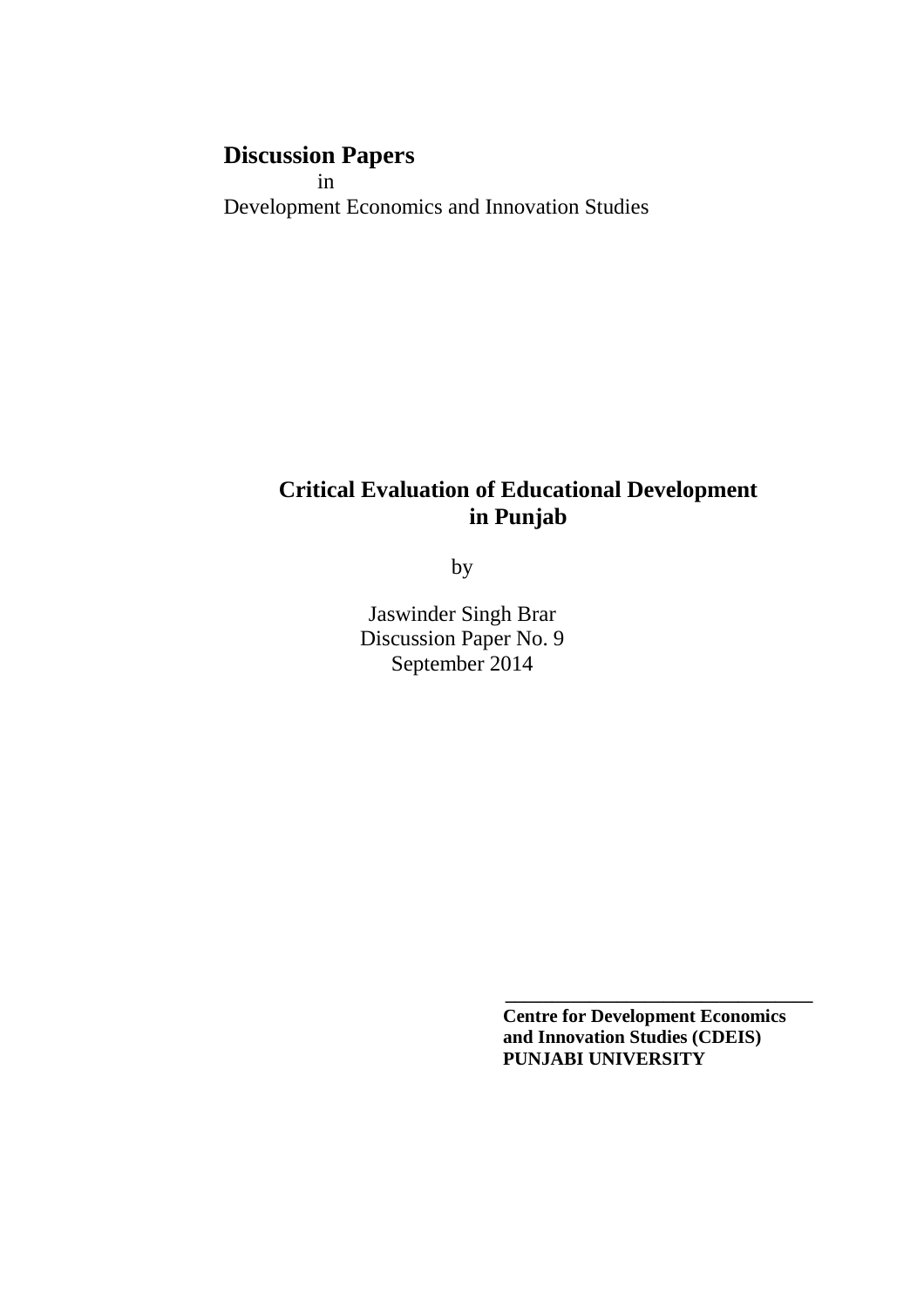## **Critical Evaluation of Educational Development in Punjab**

Jaswinder Singh Brar\*

## **An Abstract**

Paper focuses upon various facets of educational growth in the state of Punjab. Attempt is to build a critical perspective on educational growth story of state so as to indentify actionable points. Both census and survey data have been used to assess the quantitative and qualitative dimensions of educational build up. Analysis proceeds by exploring overall progress, gaps and imbalances in educational growth in both absolute and comparative contexts in intertemporal and inter-spatial manner. Composite picture has been developed by comparing and contrasting the educational growth across regions, sub-regions, sexes, locations, age cohorts and other relevant social and economic categories. Inner dynamics of educational progress has been captured by collating vital educational indicators such as examination results, learning outcomes, education levels and non-completion rates, etc. The analysis shows that education sector of state demands far more serious policy attention than hitherto in order to address quality and quantity concerns.

**Key Word**: Literacy, Drop Out, Enrollment, Education Levels, Results

l

<sup>\*</sup> Professor of Economics, Centre for Research in Economic Change, Punjabi University, Patiala, India.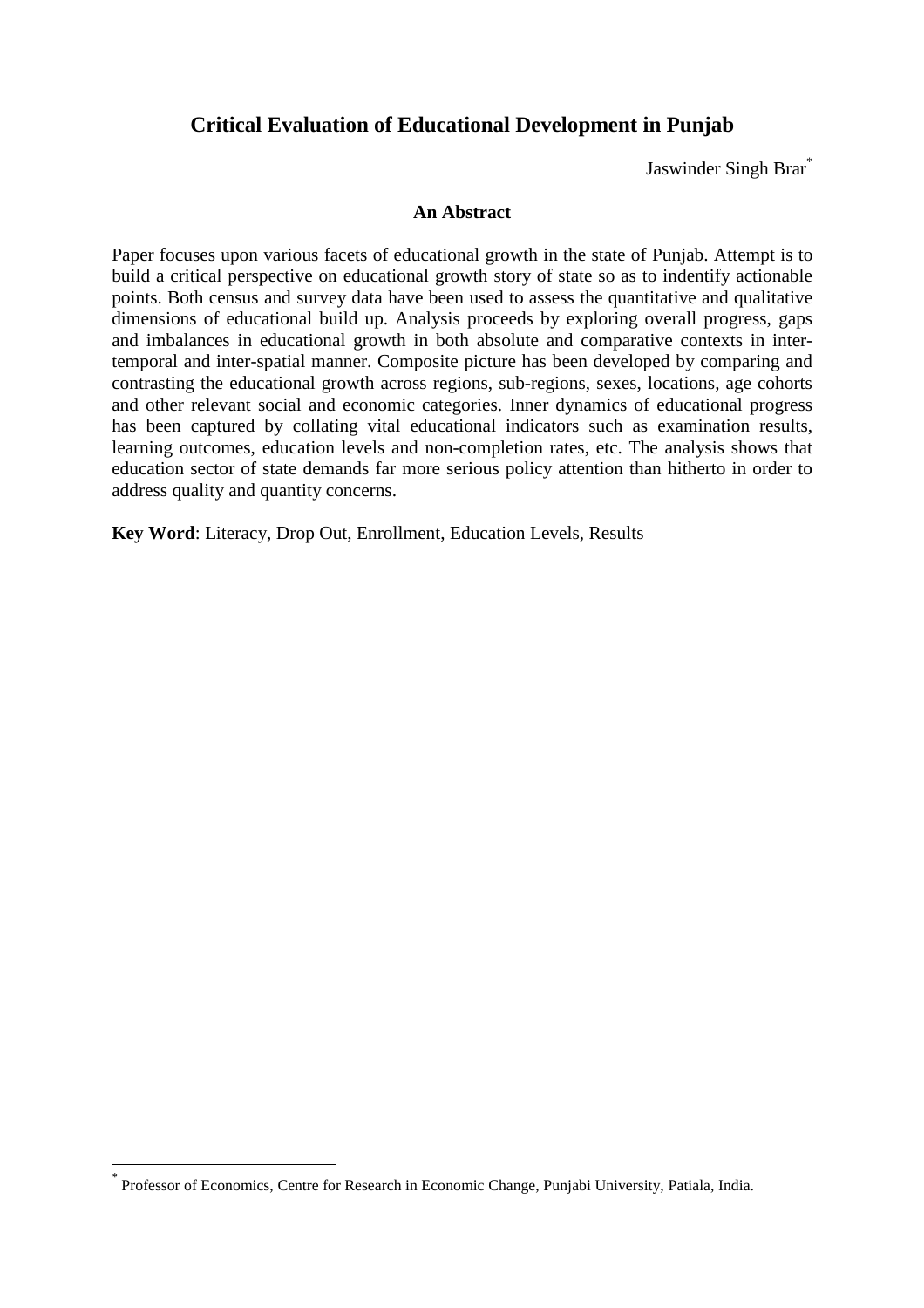#### **Critical Evaluation of Educational Development in Punjab**

Jaswinder Singh Brar\*

### **1. Introduction**

 $\overline{a}$ 

The state of Punjab holds a complex structure which engrosses comparatively higher level of economic growth and prosperity with moderate level of human resources more so when the latter being examined on the basis of universally accepted parameters of educational build up in any society. The state has been experiencing higher levels of per capita incomes with the big push being initially provided by its highly mechanized and commercialized modern agricultural sector. The state realized structural transformation relatively earlier compared to vast majority of other states with rise in the weight of industrial and service sectors in the state income. But, the state has not shown the same vigor and commitment in translating its economic advantage into better quality human resources by enhancing educational delivery mechanism. For example, in terms of overall literacy, the rank of Punjab among all the 35 states and union territories of the country was 15 from above during 2001. Notably it slipped to 21st position during 2011; and more so it was 24th in case of males' literacy and 18th in females' literacy (Census of India, 2011). Further, as per DISE data, during 2011-12, on the basis of Educational Development Index (EDI) the state stood at 32nd and 35th rank so far 'Educational Outcomes' are concerned respectively for primary and upper primary levels of schooling though relatively better placed on other three components of EDI namely 'Access', 'Infrastructure' and 'Teachers' (DISE, 2011-12).

 The education sector of the state during the last about two decades under the national level adoption of new economic and educational dispensation witnessed drastic change and transformation. The private sector of huge variety and forms has emerged in a big way in all the types and stages of education in a deregulated environment across the rural and urban locations and population settlements in the state. The dwindled sate interest because of plethora of factors has given serious jolt to the educational effectiveness of directly government controlled and backed educational institutions which have sizeable share in student enrollment. The under governance of educational sector has badly shaken the public interest in usefulness of availing of government institutions for their wards. Resultantly, the households who can afford have started utilizing the services of private education service suppliers. The educational choices of households even for basic education got a deep connection with the affordability factor. The vertical split of education sector on the lines of institutions for under privileged and those of better off has affected the process of education formation in the state in a serious manner. Rest of the paper in such a framework and perspective examines the educational progress of the state. The following Section II provides the details of educational progress of the state in terms of literacy indicators in the national context as well as that of in respect to other states. It also provides the rural and urban literacy scenario of the state including inter district variations. Section III gives information about the education levels among the workers including means years of schooling. The Section IV deals with the enrollment patterns and levels. The Section V profiles the most disturbing aspects of the education sector of the state by focusing upon the drop out and out of school children. Section VI brings out the quality and performance issues by using suitable parameters. The Section VII sums up the discussion and analysis with concluding observations.

<sup>\*</sup> Professor of Economics, Centre for Research in Economic Change, Punjabi University, Patiala.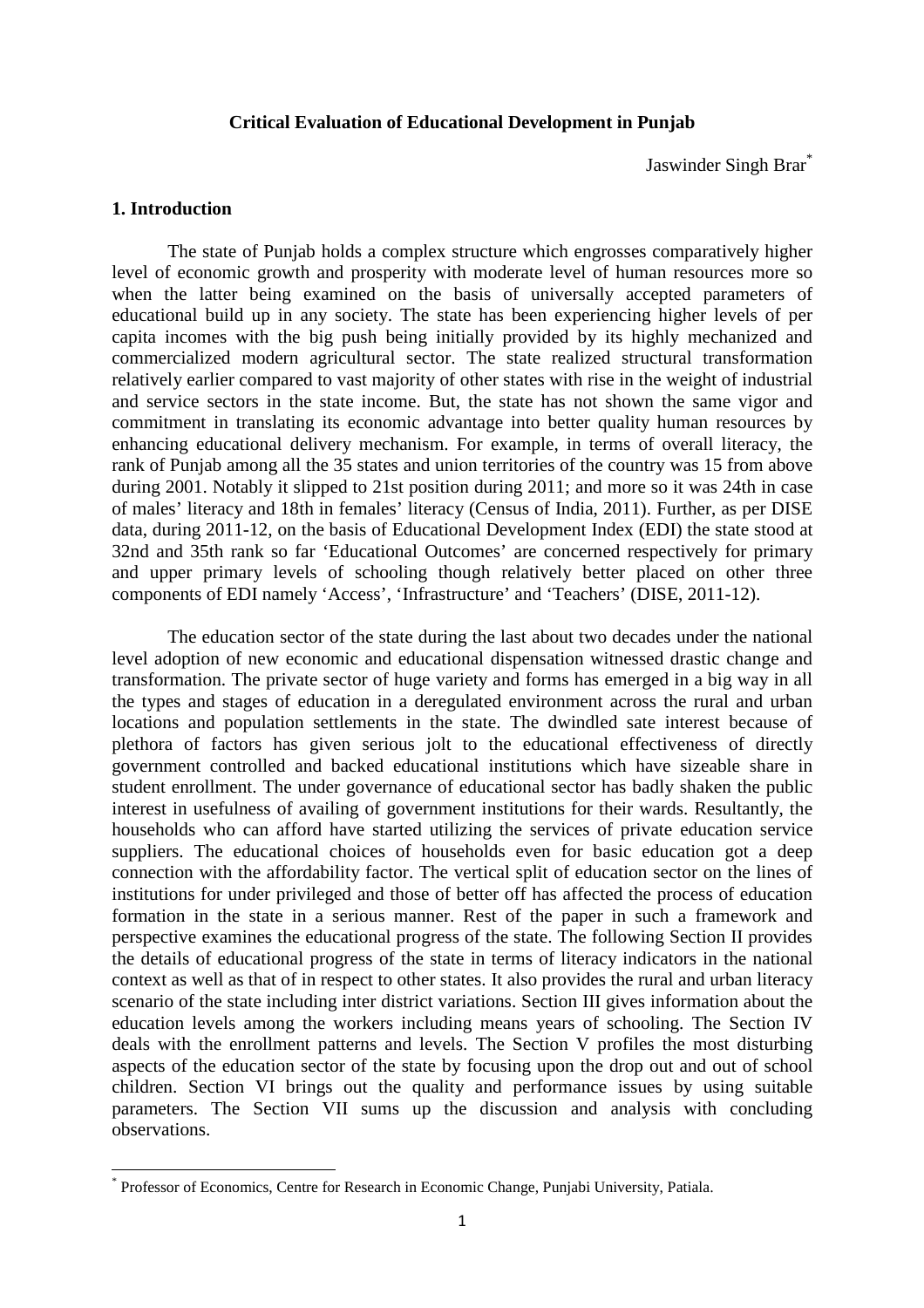#### **2. Comparative Literacy Progress**

Literacy though being considered as very crude and rudimentary yardstick of educational attainment yet it throws enough light upon the educational happenings in a society historically placed in lower level equilibrium trap. Literacy being the direct product of formal education systems emanates from the spread of basic education in any politicoadministrative set up. The continuous rise in the level of literacy over a specified period shows the growing involvement of larger number of persons in the ambit of schooling. The quicker progress of literacy has been considered more desirable for realization of numerous direct and indirect as well short and long terms benefits associated with educational build up. The slower progress on educational front in fact implies simultaneous existence of more number of illiterate generations. The societies which succeeded in attaining higher levels of literacy in relatively shorter span established their economic supremacy by overcoming problems of general backwardness and dogma.

 The literacy progress in Punjab closely resembles and moves with the national scenario of literacy build up (Table 1). The literacy rate of the state was slightly on lower side to national average during 1971 and 1981 but crossed it marginally during 1991 onwards (Chart 1). In both cases, i.e. Punjab and India, the literacy rates rose consistently during each and every census but at a slower pace as it took very long period for literacy rates to show any worthwhile levels. In case of India as a whole, the literacy rate rose from 34.45 per cent to 74.04 per cent over the period from 1971 to 2011. In case of Punjab, literacy rates rose from 33.67 per cent to 76.70 per cent during corresponding years. This has been the case for both Punjab and India in case of all literacy categories reported such as males and females literacy. The gap in males and females literacy rates narrowed both in case of Punjab and India but it happened more at the all India level as it declined from 23.98 per cent to 16.68 per cent from 1971 to 2011. But, in Punjab the gap was 10.20 per cent during 2011. The slow pace of progress of literacy in Punjab has also been corroborated by five rounds of NSSO data (Table 2) during the period from 1993 to 2004-05.

 In India, three units namely Kerala, Lakshadweep, Mizoram crossed the literacy mark of 90 per cent when the achieved literacy rates were clubbed into seven ranges of five percent starting from 60 per cent to more than 90 per cent during 2011 (Table 3). Punjab falls into the middle category of 75-80 per cent with other nine states and union territories, viz. Manipur, Uttarakhand, Gujarat, Dadra & Nagar Haveli, West Bengal, Punjab, Haryana, Karnataka and Meghalaya. Alternatively putting the matter exactly 15 states and union territories occupied higher position than the literacy range to which the state belongs.

The perusal of literacy data over the period of forty years from 1971 to 2011 substantiates the fact of slower pace of literacy build up in the state (Table 4). The level of literacy, in case of persons, for the state as whole rose from 33.67 per cent during 1971 to 76.70 per cent during 2011. For males it rose from 40.38 per cent to 81.50 per cent and for females from 25.90 per cent to 71.30 per cent during corresponding years. The decadal progress happened to be on higher side during the period from 1991 over 1981 as compare to other periods. During this decade, the additions on per cent basis points were 17.65 for persons, 18.50 for males and 16.72 for females. This has also been true in case of rural and urban literacy rate both for males and females. But, on the other side the gaps in literacy levels somewhat narrowed down over the study period as females literacy progressed at higher rate than that of males in case of all literacy categories reported during 2001and 2011. But, the literacy progress viewed in terms of different sections of society presents a picture of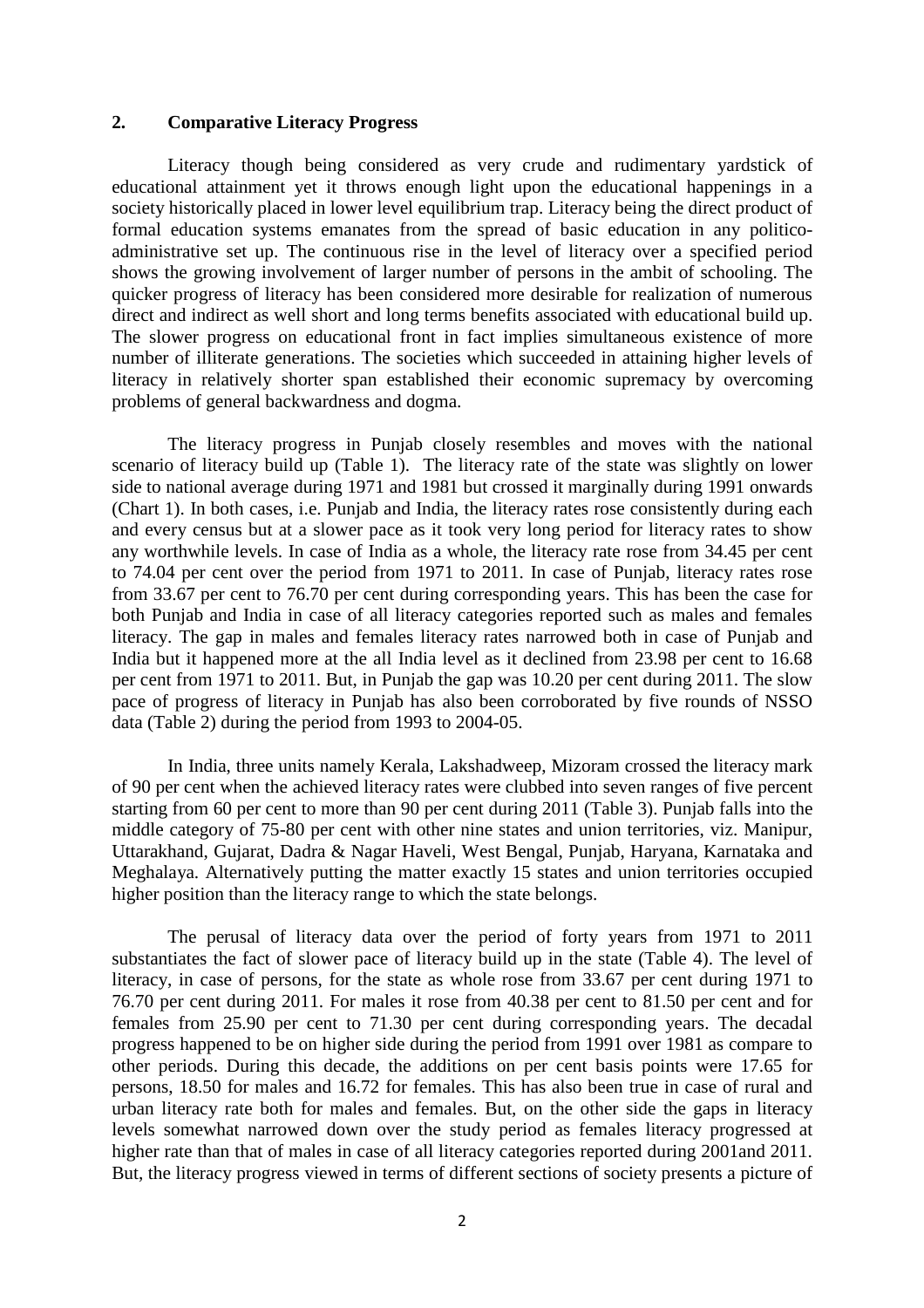gap and neglect also (Table 5). The perusal of data pertaining to the deep division of society in terms of Scheduled Castes and Non-Scheduled Castes categories shows that the former has considerably lower level of literacy than that of the latter. As per 2011 Census, the literacy rates were (64.81per cent) in case of Scheduled Castes and (82.07per cent) of Non-Scheduled Castes with gap of 17.26 per cent. The gaps were found to be slightly on lower side for rural segments than their urban counter parts. But, on other side, the literacy rate was highest in case of 'Non-SC Urban Males' (90.65 per cent) and lowest for 'SC Rural Females' (58.39 per cent). This shows that different sections of society stand at historically different stages of progress of literacy in the state. Notably, Scheduled Castes constituted 31.94 per cent of overall population of the state as per population census-2011(PCA, 2011).

 The inter-district literacy levels of state present interesting details with good degree of variation across all the 20 districts of state during 2011(Table 6). The district of Mansa stands at the bottom with literacy rate of 62.8 per cent compared to 85.4 per cent of Hoshiarpur; district with highest level of literacy. Moreover, as many as 10 districts (Moga, Firozpur, Muktsar, Faridkot, Bathinda, Mansa, Patiala, Tarn Taran, Sangrur and Barnala) has literacy rate lower than state average of 76.7 per cent. Further, Hoshiarpur occupies the top position both for males' literacy (89.9 per cent) and females' literacy (80.8 per cent) and that of rural males (89.48 per cent), rural females (79.56 per cent) and urban females (85.48 per cent). And, Mansa remained at the bottom in both males' literacy and females' literacy levels. However, in case of urban males SAS Nagar top the literacy scene by achieving 92.28 per cent literacy level. By comparing and contrasting all the seven categories of literacy reported here it emerges that urban males of SAS Nagar (92.28 per cent) formed the most literate stock of state with rural females of Mansa (52.47 per cent) the least indicating that the state has to tread long journey in order to bridge inter-location and inter-gender literacy gaps.

| Table 1. Flogless of Literacy Nate in Funjab and mula, $1971 - 2011$ , Fel Cent |       |       |       |       |       |  |  |
|---------------------------------------------------------------------------------|-------|-------|-------|-------|-------|--|--|
| Literacy                                                                        | 1971  | 1981  | 1991  | 2001  | 2011  |  |  |
| India:                                                                          |       |       |       |       |       |  |  |
| (a) Persons                                                                     | 34.45 | 43.67 | 52.21 | 64.83 | 74.04 |  |  |
| (b) Male                                                                        | 45.95 | 56.50 | 64.13 | 75.26 | 82.14 |  |  |
| (c) Female                                                                      | 21.97 | 29.85 | 39.29 | 53.67 | 65.46 |  |  |
| $(d)$ Gap                                                                       | 23.98 | 26.65 | 24.84 | 21.59 | 16.68 |  |  |
| Punjab:                                                                         |       |       |       |       |       |  |  |
| (a) Persons                                                                     | 33.67 | 40.86 | 58.51 | 69.70 | 76.70 |  |  |
| $(b)$ Male                                                                      | 40.38 | 47.16 | 65.66 | 75.23 | 81.50 |  |  |
| (c) Female                                                                      | 25.90 | 33.69 | 50.41 | 63.36 | 71.30 |  |  |
| $(d)$ Gap                                                                       | 14.48 | 13.47 | 15.25 | 11.87 | 10.20 |  |  |

Table 1: Progress of Literacy Rate in Punjab and India, 1971 -2011, Per Cent

Source: Statistical Abstract of Punjab, ESO, Chandigarh (various issues).

|  |  | Table 2: Literacy Rate in Punjab and India according to NSSO Survey Rounds |
|--|--|----------------------------------------------------------------------------|
|  |  |                                                                            |

| - - - - - - - - - - - - - |       |         |         |           |         |  |  |
|---------------------------|-------|---------|---------|-----------|---------|--|--|
| Period                    | 1993  | 1995-96 | 1997-98 | 1999-2000 | 2004-05 |  |  |
| Punjab                    | 63.00 | 66.00   | 70.00   | 68.00     | 67.00   |  |  |
| India                     | 56.00 | 59.00   | 62.00   | 62.00     | 64.00   |  |  |

Source: CSO (2011), Table 3.2, P. 74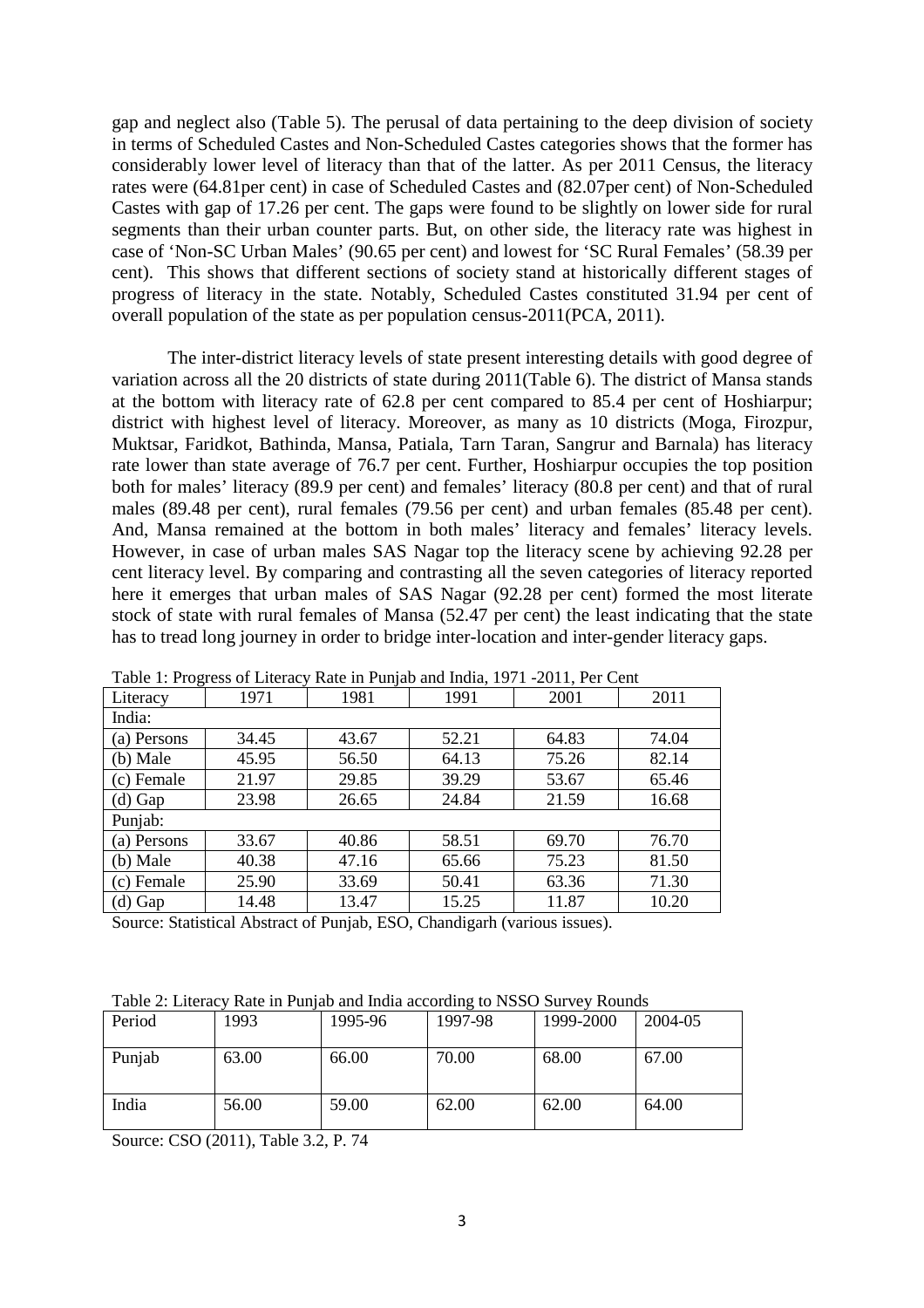| Literacy Range,<br>Per Cent                                                                                                                                                                                                                                                                                                                                                 | States/UT                                                                                                  | Number         |
|-----------------------------------------------------------------------------------------------------------------------------------------------------------------------------------------------------------------------------------------------------------------------------------------------------------------------------------------------------------------------------|------------------------------------------------------------------------------------------------------------|----------------|
| $a_{0} > 90$                                                                                                                                                                                                                                                                                                                                                                | Kerala, Lakshadweep, Mizoram                                                                               | 3              |
| $b.85-90$                                                                                                                                                                                                                                                                                                                                                                   | Tripura, Goa, Daman & Diu, Puducherry, Chandigarh, Delhi,<br>Andaman & Nicobar Islands                     | 7              |
| c. $80-85$                                                                                                                                                                                                                                                                                                                                                                  | Himachal Pradesh, Maharashtra, Sikkim, Tamil Nadu, Nagaland                                                | 5              |
| d. $75-80$                                                                                                                                                                                                                                                                                                                                                                  | Manipur, Uttarakhand, Gujarat, Dadra & Nagar Haveli, West<br>Bengal, Punjab, Haryana, Karnataka, Meghalaya | 9              |
| e. $70-75$                                                                                                                                                                                                                                                                                                                                                                  | Orissa, Assam, Chhatisgarh, Madhya Pradesh                                                                 | $\overline{4}$ |
| f. $65-70$                                                                                                                                                                                                                                                                                                                                                                  | Uttar Pradesh, Jammu & Kashmir, Andhra Pradesh, Jharkhand,<br>Rajasthan, Arunachal Pradesh                 | 6              |
| g. 60-65<br>$\mathbf{r}$ $\mathbf{r}$ $\mathbf{r}$ $\mathbf{r}$ $\mathbf{r}$ $\mathbf{r}$ $\mathbf{r}$ $\mathbf{r}$ $\mathbf{r}$ $\mathbf{r}$ $\mathbf{r}$ $\mathbf{r}$ $\mathbf{r}$ $\mathbf{r}$ $\mathbf{r}$ $\mathbf{r}$ $\mathbf{r}$ $\mathbf{r}$ $\mathbf{r}$ $\mathbf{r}$ $\mathbf{r}$ $\mathbf{r}$ $\mathbf{r}$ $\mathbf{r}$ $\mathbf{$<br>$\mathbf{v}$ $\mathbf{v}$ | <b>Bihar</b><br><b>Contract Contract Contract Contract Contract</b><br>$\cdots$ $\cdots$                   |                |

Table 3: Position of Punjab in States and UT according to Literacy Ranges, 2011

Note: Total number of states and union territories is 35. Source: Census of India (2011), Statement 23 (1).





Source: Based on Data of Table 1.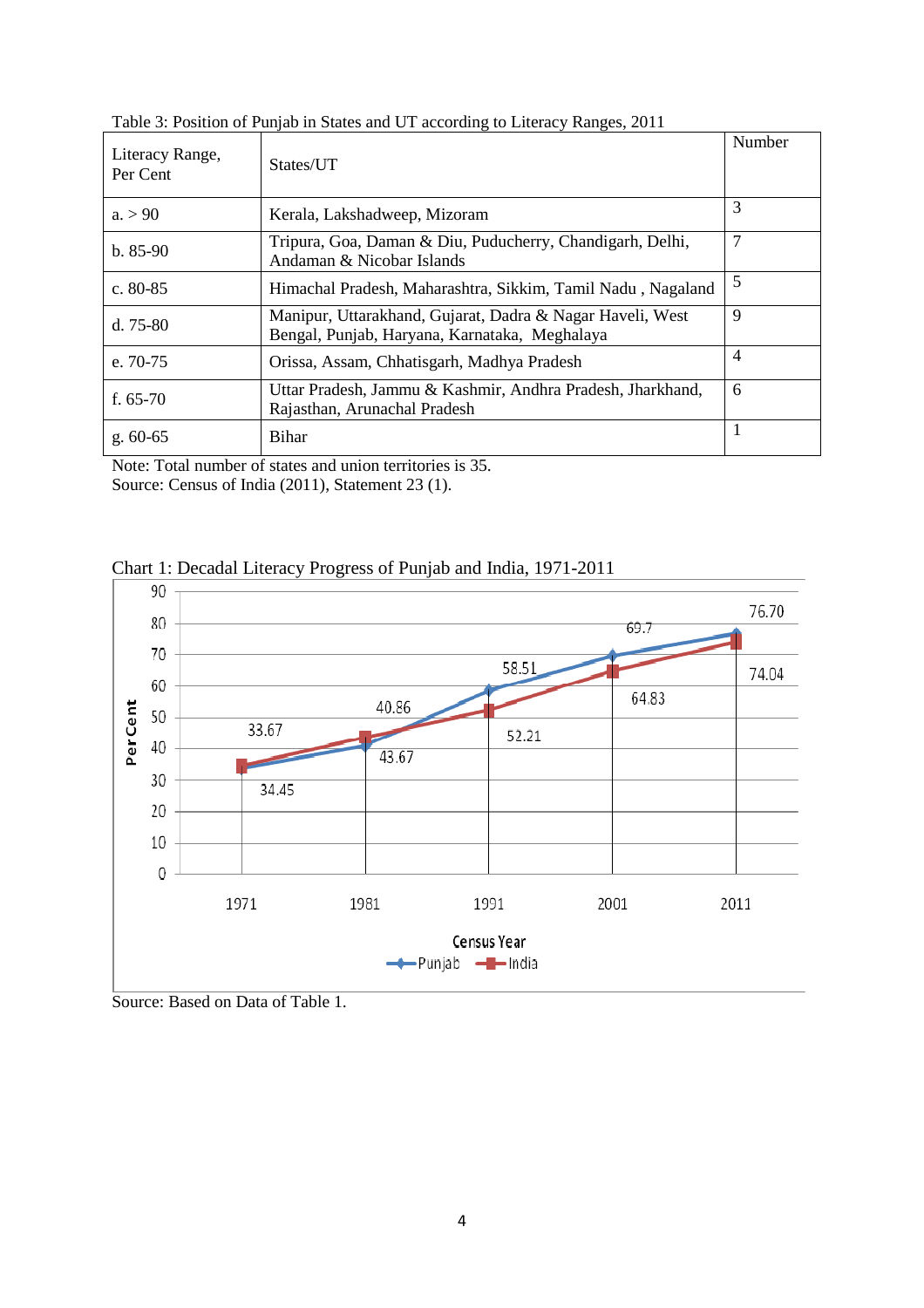| Literacy              | 1971  | 1981        | 1991         | 2001                                    | 2011        |  |  |
|-----------------------|-------|-------------|--------------|-----------------------------------------|-------------|--|--|
| Persons               | 33.67 | 40.86(7.19) | 58.51(17.65) | 69.70(11.19)                            | 76.70(7.00) |  |  |
| Male                  | 40.38 | 47.16(6.78) | 65.66(18.50) | 75.23(9.57)                             | 81.50(6.27) |  |  |
| Female                | 25.90 | 33.69(7.79) | 50.41(16.72) | 63.36(12.95)                            | 71.30(7.94) |  |  |
| Gap                   | 14.48 | 13.47       | 15.25        | 11.87                                   | 10.20       |  |  |
| <b>Rural Literacy</b> |       |             |              |                                         |             |  |  |
| Persons               | 27.60 | 35.20(7.60) | 52.77(17.57) | 64.72(11.95)                            | 72.45(7.73) |  |  |
| Males                 | 34.55 | 41.91(7.36) | 60.73(18.82) | 71.05(10.32)                            | 77.92(6.87) |  |  |
| Females               | 19.58 | 27.63(8.05) | 43.85(16.22) | 57.72(13.87)                            | 66.47(8.75) |  |  |
| Gap                   | 14.97 | 14.28       | 16.88        | 13.33                                   | 11.45       |  |  |
| <b>Urban Literacy</b> |       |             |              |                                         |             |  |  |
| Persons               | 48.10 | 55.63(7.53) | 72.08(16.45) | 79.10(7.02)                             | 83.70(4.60) |  |  |
| Males                 | 54.40 | 60.73(6.33) | 77.26(16.53) | 83.05(5.79)                             | 87.28(4.23) |  |  |
| Females               | 40.80 | 49.72(8.92) | 66.13(16.41) | 74.49(8.36)                             | 79.62(5.13) |  |  |
| Gap                   | 13.60 | 11.01       | 11.13        | 8.56                                    | 7.66        |  |  |
|                       |       | .           |              | $\cdot$ $\cdot$ $\cdot$ $\cdot$ $\cdot$ |             |  |  |

Table 4: Literacy Rate, Punjab, 1971 to 2011, Per Cent

Note: figures in brackets indicate decadal percentage basis differences. Source: CSO (2011) Table 3.2, P. 73

| Table 5: Literacy Rate of SC versus Non-SC Population, 2011 |                |              |       |  |  |  |  |
|-------------------------------------------------------------|----------------|--------------|-------|--|--|--|--|
| Group                                                       | <b>Total</b>   | <b>Rural</b> | Urban |  |  |  |  |
| (a).SC Population                                           | 64.81          | 62.98        | 69.78 |  |  |  |  |
| (b).Non-SC Population                                       | 82.07          | 77.91        | 87.70 |  |  |  |  |
| $Gap(a-b)$                                                  | 17.26          | 14.93        | 17.92 |  |  |  |  |
| <b>Males</b>                                                |                |              |       |  |  |  |  |
| (a).SC Population                                           | 70.66          | 68.94        | 75.30 |  |  |  |  |
| (b). Non-SC Population                                      | 86.34          | 83.08        | 90.65 |  |  |  |  |
| Gap $(a-b)$                                                 | 15.68          | 14.14        | 15.35 |  |  |  |  |
|                                                             | <b>Females</b> |              |       |  |  |  |  |
| (a).SC Population                                           | 58.39          | 56.47        | 63.66 |  |  |  |  |
| (b). Non-SC Population                                      | 77.28          | 72.24        | 84.29 |  |  |  |  |
| $Gap(a-b)$                                                  | 18.89          | 15.77        | 20.63 |  |  |  |  |

Table 5: Literacy Rate of SC versus Non-SC Population, 2011

Source: Calculated from two sources (1) Statistical Abstract of Punjab, 2012, ESO, Chandigarh and (2) PCA (2011)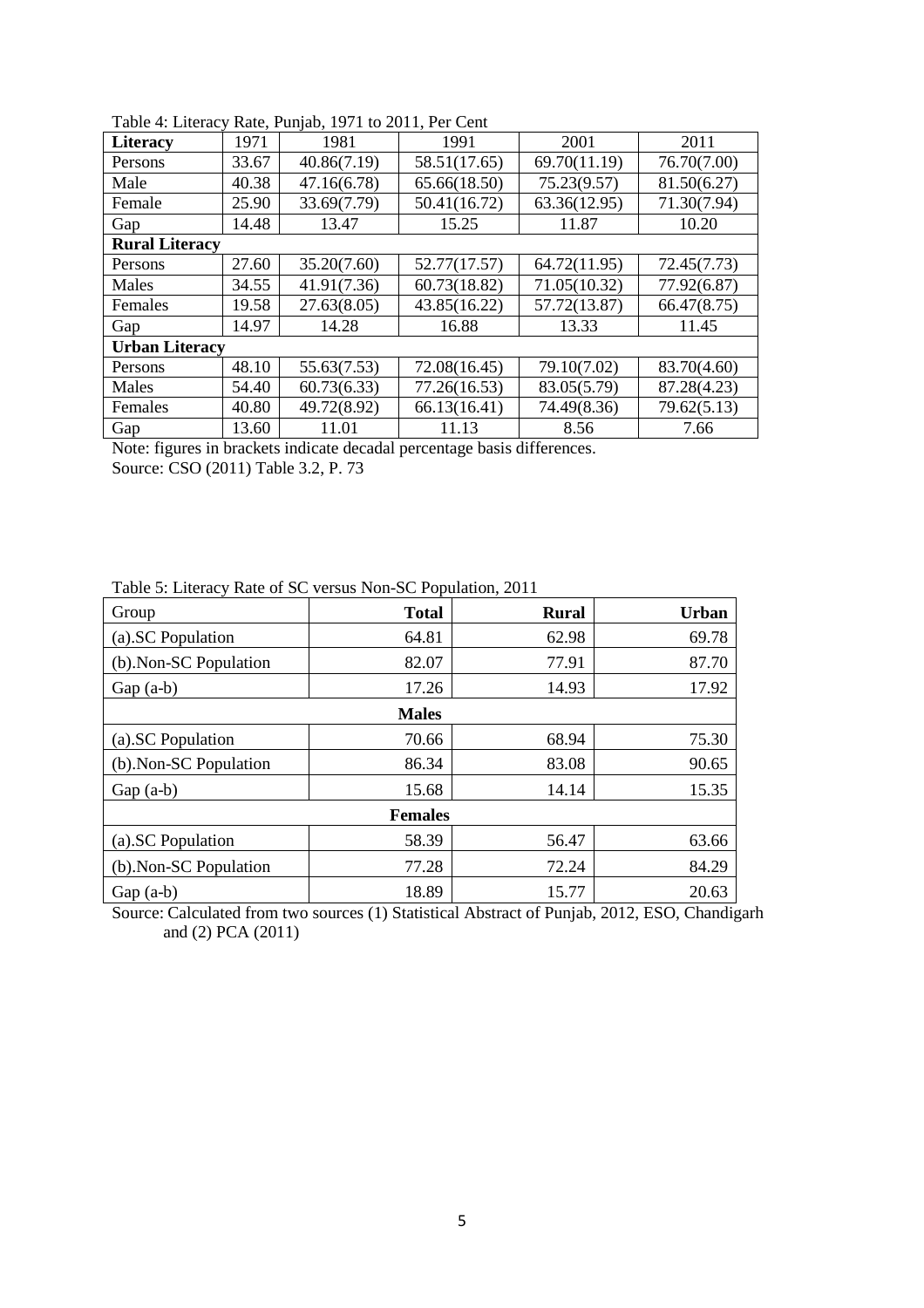| Tube 0. District $\alpha$ is there $\alpha$ and $\beta$ various categories in Funjab, 2011 | Persons | Males | Females | Rural | Rural   | Urban | Urban   |
|--------------------------------------------------------------------------------------------|---------|-------|---------|-------|---------|-------|---------|
|                                                                                            |         |       |         | Males | Females | Males | Females |
| Gurdaspur                                                                                  | 81.1    | 85.9  | 75.7    | 83.49 | 72.60   | 91.54 | 83.83   |
| Kapurthala                                                                                 | 80.2    | 84.6  | 75.4    | 82.15 | 71.80   | 88.95 | 82.22   |
| Jalandhar                                                                                  | 82.4    | 86.1  | 78.3    | 84.19 | 74.26   | 87.81 | 82.03   |
| Hoshiarpur                                                                                 | 85.4    | 89.9  | 80.8    | 89.48 | 79.56   | 91.61 | 85.48   |
| <b>SBS</b> Nagar                                                                           | 80.3    | 86.2  | 74.3    | 85.94 | 73.32   | 87.03 | 78.12   |
| Fatehgarh Sahib                                                                            | 80.3    | 84.5  | 75.5    | 83.15 | 73.42   | 87.56 | 80.47   |
| Ludhiana                                                                                   | 82.5    | 86.3  | 78.2    | 83.96 | 74.02   | 87.97 | 81.13   |
| Moga                                                                                       | 71.6    | 75.3  | 67.4    | 72.98 | 64.64   | 83.42 | 76.98   |
| Firozpur                                                                                   | 69.8    | 76.7  | 62.2    | 73.70 | 57.69   | 84.42 | 74.45   |
| Muktsar                                                                                    | 66.8    | 72.9  | 60.0    | 69.28 | 55.70   | 82.21 | 71.25   |
| Faridkot                                                                                   | 70.6    | 75.9  | 64.8    | 71.39 | 59.94   | 83.97 | 73.96   |
| Bathinda                                                                                   | 69.6    | 75.3  | 62.9    | 69.44 | 56.29   | 85.78 | 74.96   |
| Mansa                                                                                      | 62.8    | 68.4  | 56.4    | 64.74 | 52.47   | 82.20 | 70.85   |
| Patiala                                                                                    | 76.3    | 81.4  | 70.5    | 76.32 | 63.25   | 88.90 | 81.02   |
| Amritsar                                                                                   | 77.2    | 81.2  | 72.8    | 73.74 | 63.27   | 87.36 | 80.94   |
| Tarn Taran                                                                                 | 69.4    | 75.4  | 62.9    | 74.31 | 61.42   | 82.70 | 73.01   |
| Rupnagar                                                                                   | 83.3    | 88.9  | 77.2    | 88.23 | 75.15   | 90.77 | 82.92   |
| <b>SAS Nagar</b>                                                                           | 84.9    | 89.2  | 80.0    | 85.37 | 73.65   | 92.28 | 85.10   |
| Sangrur                                                                                    | 68.9    | 74.2  | 62.9    | 71.37 | 59.42   | 80.60 | 70.49   |
| Barnala                                                                                    | 69.9    | 73.1  | 64.1    | 70.09 | 61.13   | 79.54 | 70.65   |
| Punjab                                                                                     | 76.7    | 81.5  | 71.3    | 77.92 | 66.47   | 87.28 | 79.62   |

Table 6: District Wise Literacy among Various Categories in Punjab, 2011

Source: Statistical Abstract of Punjab, 2012, ESO, Chandigarh, Table 2.8

#### **3. Education Levels**

The actual levels of education attained by the labour force in any particular set up have been considered as the very strong method of measuring the economically relevant method of educational progress in any society. In fact, the externality of education in both the market and household domain essentially flows from the levels and types of education actually received by the growing stock of population particularly in the working age group. This age group comes in direct contact with the production process in the form of very active factor of production by handling all the economic activities in multiple ways. Table 7 provides education levels of population by using the National Family Health Survey data collected during 2005-06 by locations and sex for various levels of education for the population aged six years and above. Importantly, 22.6 per cent of overall population of the state was not formally educated at all. The proportion for males was 20.7 per cent and for females 33.0 per cent. And, the proportion of those with less than five years of education was 14.4 per cent. Amazing 13 per cent of population of the state falls into the category of those who had completed 'twelve and more years of education'. Moreover, as high as about 38 per cent of rural females were found to be without any education. The situation was reported to be worse in case of rural areas and females than their respective counterparts.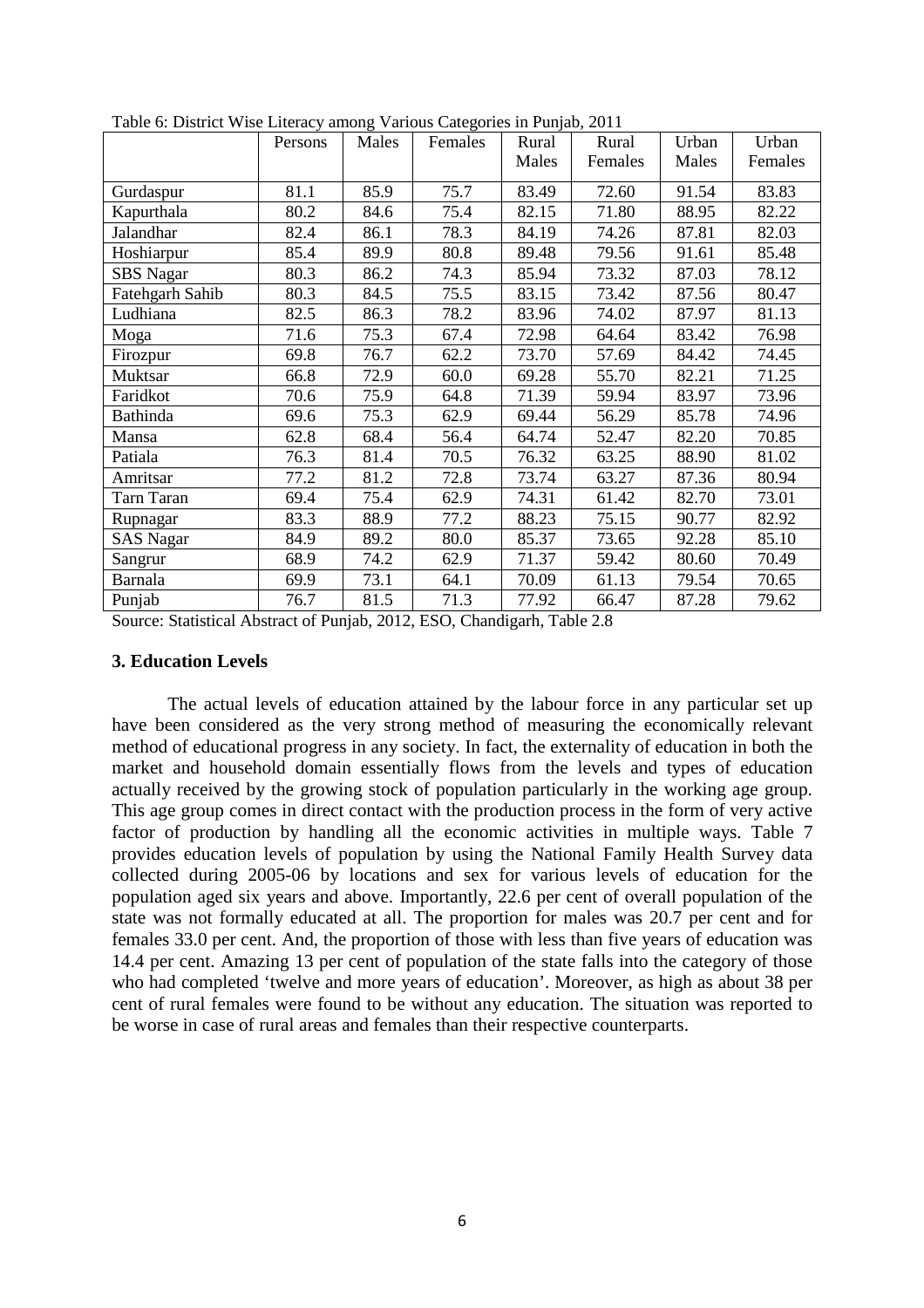|                  |                   |       | Treatment and being the Eugenandi Bever of I operation of I anjact 2000 00 |       |      |        |       |      |         |       |  |
|------------------|-------------------|-------|----------------------------------------------------------------------------|-------|------|--------|-------|------|---------|-------|--|
| S.               | Level of          | Rural |                                                                            |       |      | Urban  |       |      | Overall |       |  |
| No.              | Education         | Male  | Female                                                                     | Total | Male | Female | Total | Male | Female  | Total |  |
| 1.               | No Education      | 25.2  | 37.9                                                                       | 31.4  | 13.6 | 24.0   | 18.3  | 20.7 | 33.0    | 22.6  |  |
| 2.               | $<$ 5 years       |       |                                                                            |       |      |        |       |      |         |       |  |
|                  | complete          | 17.0  | 13.4                                                                       | 15.2  | 14.7 | 10.9   | 13.0  | 16.1 | 12.5    | 14.4  |  |
| 3.               | 5-9 years         |       |                                                                            |       |      |        |       |      |         |       |  |
|                  | complete          | 33.9  | 30.0                                                                       | 32.0  | 30.6 | 26.3   | 28.6  | 32.6 | 28.7    | 30.8  |  |
| $\overline{4}$ . | $10-11$ years     |       |                                                                            |       |      |        |       |      |         |       |  |
|                  | complete          | 15.4  | 11.4                                                                       | 13.4  | 20.1 | 16.1   | 18.3  | 17.2 | 13.1    | 15.2  |  |
| 5.               | 12 or more        |       |                                                                            |       |      |        |       |      |         |       |  |
|                  | years<br>complete | 8.4   | 7.2                                                                        | 7.9   | 21.0 | 22.7   | 21.8  | 13.2 | 12.7    | 13.0  |  |
|                  |                   |       |                                                                            |       |      |        |       |      |         |       |  |

Table 7: Residence and Sex Wise Education Level of Population of Punjab, 2005-06

Note: The data pertains to population age six years and above. The sum of first five rows may not be equal to hundred because of missing values/do not know response on-reporting by sampled respondent households.

Source: NFHS (2008) P. 30

Table 8: Education Levels of Labour Force (Age 15+), Usual Status (PS+SS); Both (Rural and Urban), 2007-08

| <b>Education Levels</b>       | Punjab | Haryana | Himachal<br>Pradesh | Kerala | India  |
|-------------------------------|--------|---------|---------------------|--------|--------|
| 1. Not Literate               | 27.67  | 28.97   | 21.90               | 5.39   | 34.53  |
| 2. Literate up to Primary     | 21.28  | 22.98   | 25.50               | 24.45  | 24.72  |
| 3. Middle                     | 12.99  | 13.99   | 12.90               | 32.63  | 16.72  |
| 4. Secondary                  | 19.08  | 16.88   | 20.50               | 15.47  | 10.11  |
| 5. Higher Secondary           | 8.79   | 8.59    | 9.90                | 4.49   | 5.21   |
| 6.Diploma/Certificate         | 1.70   | 2.70    | 2.60                | 7.29   | 1.90   |
| 7. Degree and Post Graduation | 8.49   | 5.89    | 6.70                | 10.28  | 6.81   |
| Total $(1 to 7)$              | 100.00 | 100.00  | 100.00              | 100.00 | 100.00 |
| Mean Years of Schooling       | 6.551  | 6.222   | 6.893               | 8.408  | 5.482  |

Source: Planning Commission (2014).

Table 8 provides the detailed break up of information of the labour force (age  $15 +$ ) both for rural and urban areas in case of employment category called Usual Status for 2007- 08 for four states comprising Punjab, Haryana, Himachal Pradesh, Kerala and overall India. Importantly, in such a framework the position of state of Punjab is slightly better than national average but considerably poor than that of Kerala. For the type of labour force reported here, as high as more than one fourth (27.67 per cent) was illiterate with comparable proportion of just 5.39 per cent in Kerala. Moreover, Kerala secured better rank by and large for all seven categories of education levels reported. The education levels attained by the labour force seems to be more skewed in case of Punjab, Haryana and Himachal Pradesh as the proportion of those falling in the category of not literate, literate up to primary and that of middle was found to be on higher side. However, these three states holds better position so far labour force with secondary education is concerned. The perusal of education levels further establish the weak position of labour force so far getting of skills in the form of diploma and certificates in Punjab in particular as just 1.70 per cent of the labour force has been endowed with it. Kerala has given more attention towards such type of skills. This is also reflected by the data on Mean Years of Schooling attained by the labour force of these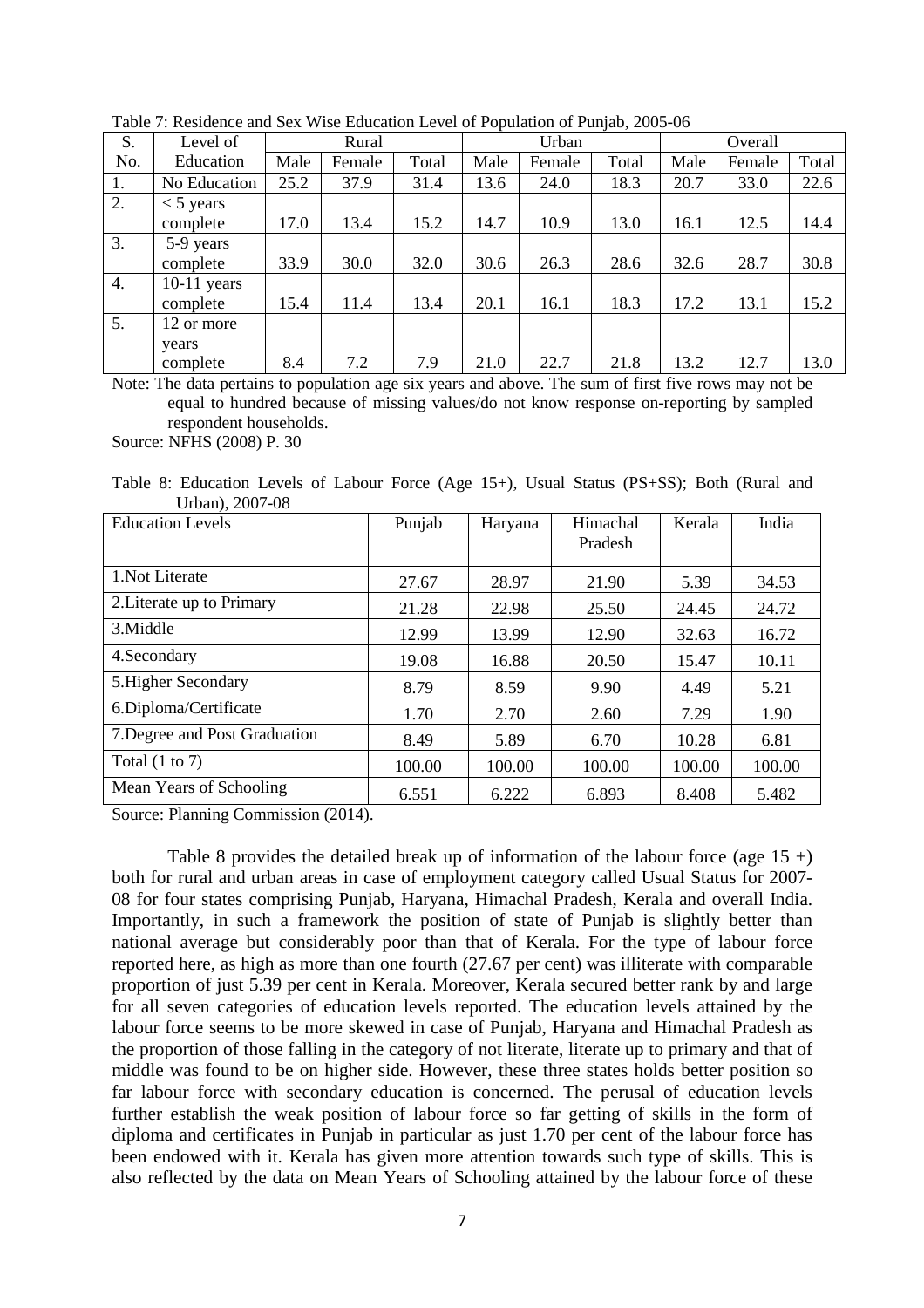states. Here too as obvious Kerala occupies the top slot with level of 8.408. Among the three neighboring states reported here Himachal Pradesh has better position than that of Punjab and Haryana with respective level of 6.893, 6.551 and 6.222.

Similarly from Table 9 it is evident that the education levels of households engaged into farming were found to be low when measured in terms of years put into formal schooling both in case of Agro-Climatic Zones and size class of operational holding. The average number of years put into schooling by heads of farm holds in overall was equivalent to 5.9 during 2005-06. And, heads of households with education of twelve years and more was extremely low. It was nil in case of Semi-Hilly Zone, 7.6 per cent in Central Zone, and 3.5 per cent in South-West Zone; with overall level of 5.5 per cent. In the same way, the number of years of schooling by heads of farm households across the various size-classes of farmers was very low as follows: Marginal (5.9 years), Small (5.5 years), Semi-Medium (5.5 years), Medium (6.1 years) and Large (7.1 years). And, the proportion of heads of farm households having education of twelve years and more was too abysmal as reported herewith: Marginal (4.7 per cent), Small (4.0 per cent), Semi-Medium (3.2 per cent), Medium (8.0 per cent) and Large (9.7 per cent). Thus, the households engaged into cultivation in the form of marginal, small and semi-medium size of operational holdings lack educational progress which is fundamental to transformation of rural economy. It is to be noted that out of 10, 52,554 operational holdings in the state, the proportion of marginal, small and semi-medium category of farmers respectively was 15.62 per cent, 18.57 per cent and 30.83 per cent during 2010-11. The total number of these three categories was 6, 84,385 with collective share of 65.02 per cent (SAP, 2012: 120-121). Thus, the huge proportion of farming community of the state has not reached that critical level of educational buildup which triggers the modernization of family economies by facilitating the entry of family members into off-farm and non-farm employment and livelihood.

| Education                      | Agro-Climatic Zones                                   |              |            |            |           |
|--------------------------------|-------------------------------------------------------|--------------|------------|------------|-----------|
| Attained                       | Semi-Hilly                                            | Central      | South-     |            | Overall   |
|                                |                                                       |              | West       |            |           |
| Number of Years in Schools     | 7.0                                                   | 6.1          | 5.4        |            | 5.9       |
| Per cent of households with    | 0.0                                                   | 7.6          | 3.5        |            | 5.5       |
| education of 12 years and more |                                                       |              |            |            |           |
| Education                      | Farm-Size Category (Operational Holdings in Hectares) |              |            |            |           |
| Attained                       | Marginal                                              | <b>Small</b> | Semi       | Medium     | Large     |
|                                | (up to 1)                                             | $(1.01-2)$   | Medium     | $(4.01-6)$ | (above 6) |
|                                |                                                       |              | $(2.01-4)$ |            |           |
| Number of Years in Schools     | 5.9                                                   | 5.5          | 5.5        | 6.1        | 7.1       |
| Per cent of households with    | 4.7                                                   | 4.0          | 3.2        | 8.0        | 9.7       |
| education of 12 years and more |                                                       |              |            |            |           |

Table 9: Education Level of Head of Farm Households in Punjab, 2005-06

Source: Singh et al. (2007) Table 3.1 and 3.3.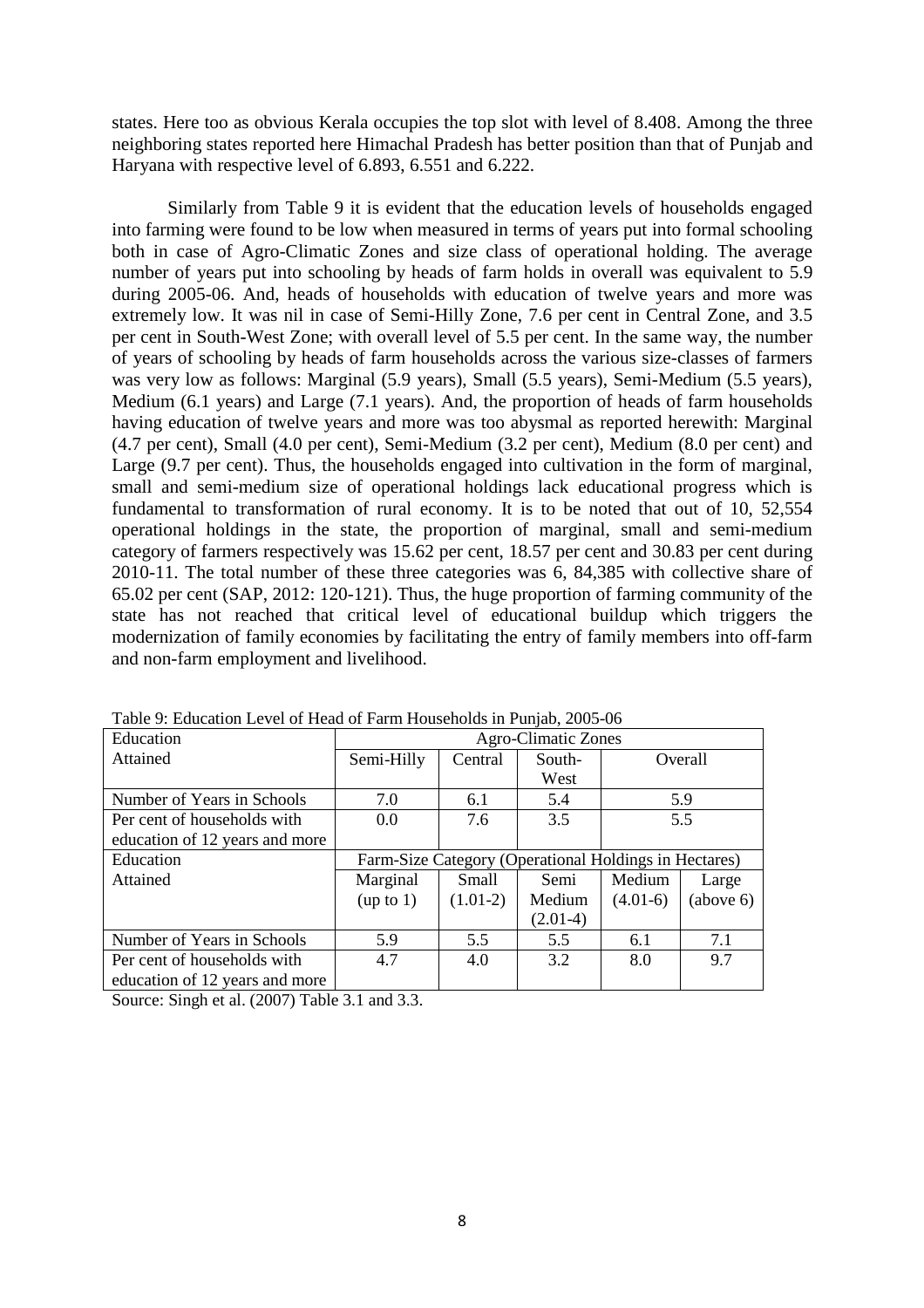#### **4. Enrollment Rates and Patterns**

Much has happened in the state so far the opening up of education sector to the private players is concerned. The structure of education sector changed drastically with the change in relative proportion of different types of service suppliers in the school sector. The private sector has made strong additions to the existing government controlled schools and government aided privately managed schools in the state. This comes up very clearly from the data put into Table 10. During 2008-09, in case of primary, out of total enrollment the proportionate shares of government schools, aided private schools and private schools were 74.54 per cent, 5 per cent and 20.46 per cent. At upper primary level, the corresponding shares were 74.23 per cent, 8.09 per cent and 17.68 per cent. During elementary as a whole the respective figures were 74.42 per cent, 6.16 per cent and 19.42 per cent. Thus it indicates that about one-fifth of school enrolled students got associated with private schools in the state. Further, girl students constitute about forty per cent of the total enrollment in private schools. The data are also the pointer to the rising and significant role of private sector in imparting education to the schools in the state.

 The changed structure of schooling strongly affects the enrollment levels as growing addition of service suppliers increase the access at least by making the service availability at more locations. Table 11 provides the information for the state during 2004-05 on the basis of Gross Enrollment Ratio for eight categories of student age groups which in fact correspond to different levels of education. Notably, the Gross Enrollment Ratios were quite on lower side in the state during 2004-05. At primary level (6-11 years age group), Gross Enrollment Ratios were 74.49 per cent for boys, 80.52 per cent for girls and 77.20 per cent in overall. In upper primary level, the corresponding figures were 63.78 per cent, 67.40 per cent and 65.42 per cent. For full elementary stage the levels were 70.30 per cent, 75.34 per cent and 72.57 per cent respectively. However, the Gross Enrollment Ratios declined considerably in case of secondary education level. Importantly, the enrollment ratio declined very steeply during the next stage of senior secondary. During Senior Secondary stage, the Gross Enrollment Ratios for the boys, girls and in overall were just 28.20 per cent, 27.48 per cent and 27.87 per cent respectively. During school education from I-X class the respective ratios were 59.58 per cent, 63.01 per cent and 61.13 per cent. In overall the Gross Enrollment Ratios indicates that the rate of enrollment were considerably on lower side than that of desired level.

 The Gross Enrollment Ratio though indicates much about the state of education but it has one important limitation in the form of as it refer to the enrollment of all the students in a particular stage of education irrespective of age of the student. That is why a different concept of Net Enrollment ratio has been used which excludes the students from measurement who do not belong to that age cohort. Such data for the state have been presented in Table 12. The perusal of data shows that the level of Net Enrollment Ratios further declined compared to Gross Enrollment Ratio. Moreover, the state has considerably lower ratios than that of all India both for primary and upper primary stage over the period of six years from 2005-06 to 2010-11. During primary stage, the Net Enrollment Ratio of Punjab was 51.78 per cent as compared to 84.53 per cent for India. Similarly, during upper primary stage the corresponding ratios were 37.68 per cent and 43.14 per cent during 2004- 05. Moreover, the Net Enrollment Ratios improve consistently in case of all India average but not so in case of Punjab during primary stage. But, during upper primary stage the Net Enrollment Ratios improved to some extent in case of Punjab and crossed that of India. But, the fact which demand notice is that even during the year 2010-11 the Net Enrollment Ratio at primary level in the state was 89.41 per cent indicating thereby that 10.59 per cent of the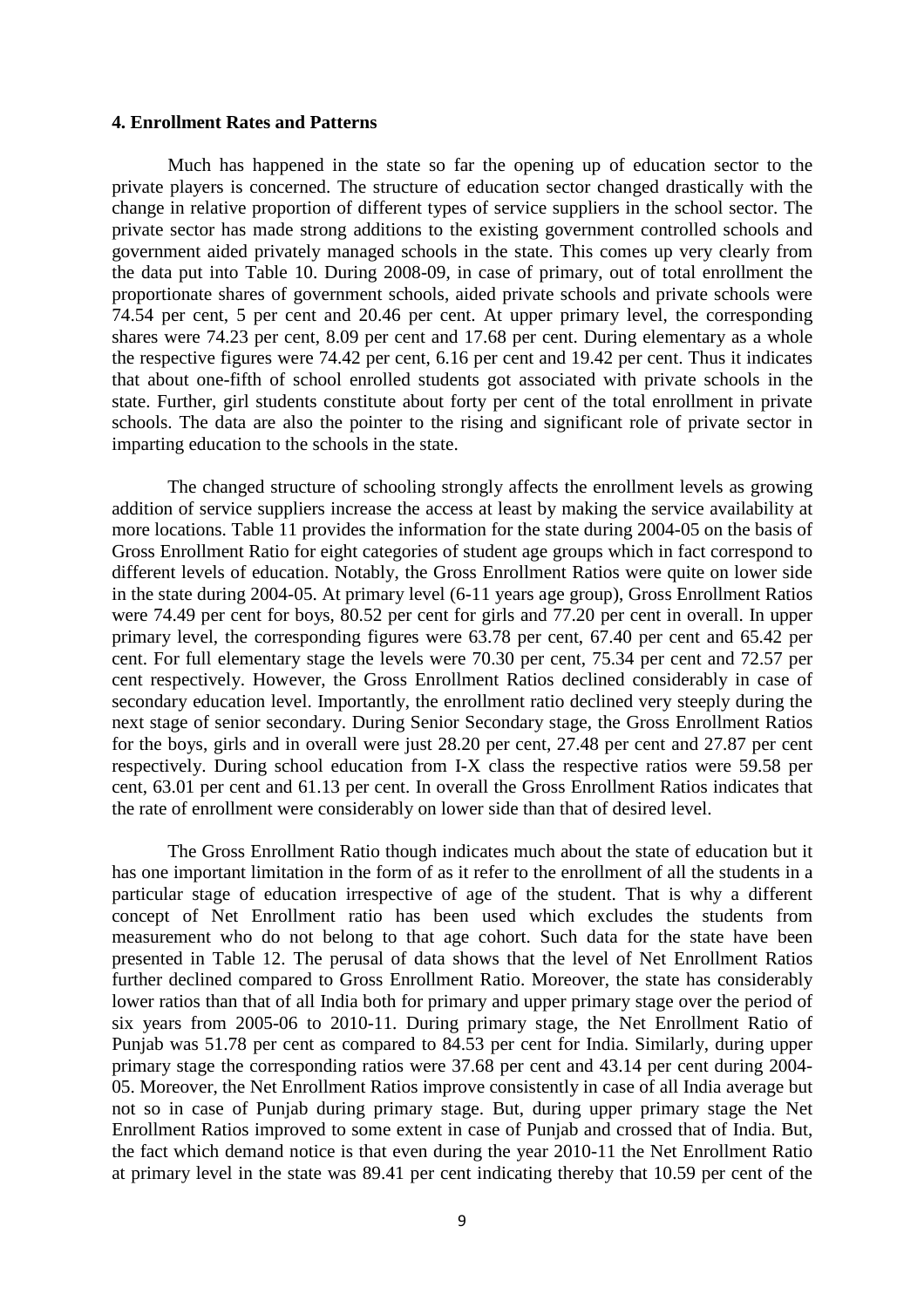students of eligible age group were not enrolled in the various schools of the state. This turned out to be good number keeping in view the huge proportion of child population in the society of state particularly large proportion of weaker sections such as Scheduled Castes and marginal and small farmers in the state.

| Standard             | Government     | Private Aided | Private Unaided | Total          |
|----------------------|----------------|---------------|-----------------|----------------|
| Primary              | 1247180(74.54) | 83631(5.00)   | 342399(20.46)   | 1,673,210(100) |
| $(I-V)$              | [47.20]        | [46.12]       | [40.43]         | [45.76]        |
| <b>Upper Primary</b> | 749040(74.23)  | 81606(8.09)   | 178395(17.68)   | 1,009,041(100) |
| (VI-VIII)            | [47.62]        | [44.39]       | [40.26]         | [46.05]        |
| Elementary           | 1996220(74.42) | 165237(6.16)  | 520794(19.42)   | 2,682,251(100) |
| (I-VIII)             | [47.35]        | [45.26]       | [40.37]         | [45.87]        |

Table 10: Management-Wise Pattern of Enrollment in Punjab, 2008-09 (30 September)

Note: 1. Figures in round brackets indicate the management wise percentage share of total enrolment.

 2. Figures in Square Brackets indicate the percentage share of girls in respective category. Source: DISE (2008-09) Tables: 3.5(p. 45), 3.7(p. 47), and 3.19 (p.59)

Table 11: Gross Enrollment Ratio in Punjab for Boys, Girls and Overall during 2004-05

| Standard                         | <b>Boys</b> | Girls | Total |
|----------------------------------|-------------|-------|-------|
| 1. I-V $(6-11\text{yrs})$        | 74.49       | 80.52 | 77.20 |
| 2. VI-VIII $(11-14 \text{ yrs})$ | 63.78       | 67.40 | 65.42 |
| 3. I-VIII $(6-14 \text{ yrs})$   | 70.30       | 75.34 | 72.57 |
| 4. IX-X (14-16 yrs)              | 50.21       | 52.97 | 51.47 |
| 5. XI-XII (16-18 yrs)            | 28.20       | 27.48 | 27.87 |
| 6. IX-XII $(14-18 \text{ yrs})$  | 39.17       | 40.10 | 39.60 |
| 7. I-XII $(6-18 \text{ yrs})$    | 59.58       | 63.01 | 61.13 |
| 8. HE (18-24 yrs)                | 9.40        | 11.23 | 10.24 |

Source: MHRD (2004-05), Table 8, P. 61

Table 12: Net Enrollment Ratio, Punjab versus India

| Year    | Primary |       | <b>Upper Primary</b> |       |  |
|---------|---------|-------|----------------------|-------|--|
|         | Punjab  | India | Punjab               | India |  |
| 2005-06 | 51.78   | 84.53 | 37.68                | 43.14 |  |
| 2006-07 | 55.49   | 92.75 | 44.02                | 48.45 |  |
| 2007-08 | 53.02   | 95.92 | 42.10                | 52.55 |  |
| 2008-09 | 59.69   | 98.59 | 49.64                | 56.22 |  |
| 2009-10 | 63.05   | 98.28 | 52.21                | 58.29 |  |
| 2010-11 | 89.41   | 99.89 | 71.76                | 61.82 |  |

Source: DISE (2011-12) P. 36

## **5. Non-Completion and Excluded**

There are some estimates available about the number of children not enrolled in schools called out-of-school children. In case of Punjab as per data reported in Table 13 the number of out-of-school children was found to be high. During January 2008, the total number of such children was equivalent to 1, 00,457. Out of these, the number and proportion of girls was 46892 forming 46.68 per cent of total. Further, no district of the state was free from this problem as out-of-school children were found in each and every district. The number in absolute sense was the maximum in Firozpur (12680) and minimum in SBS Nagar (899); comprising respectively 12.62 per cent and 0.89 per cent of total. The huge number of out-of-school children in all the districts indicates the much complexity of public access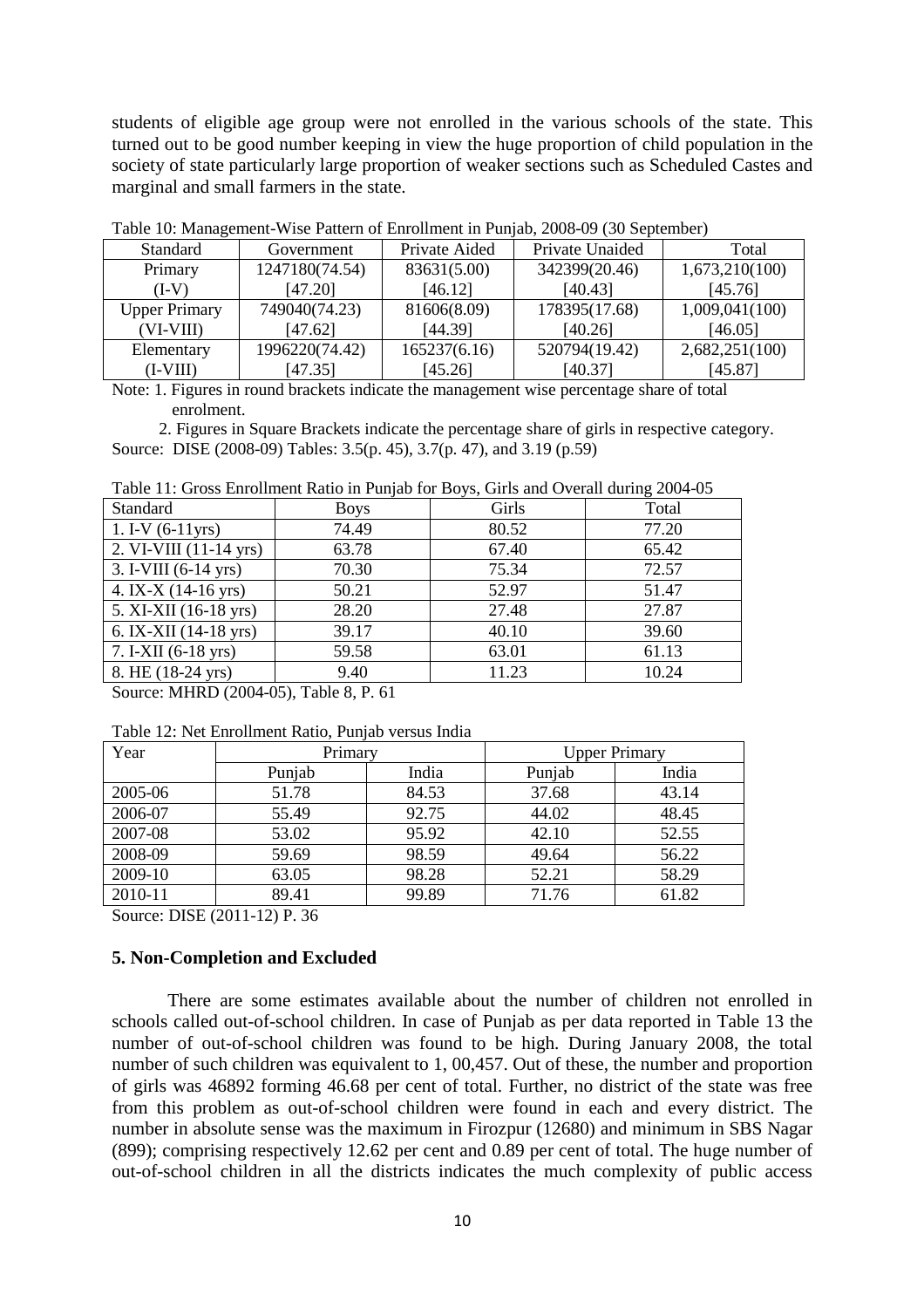problem of school systems of the state. It also indicate that the creation of public access simply in the physical sense will not solve the problem of non-availing of existing infrastructure. It is also obvious that overwhelming proportion of such children must be belonging to the households which have been deprived off from education due to multitude of factors.

The drop-out-rate among the students may be contributing to the ongoing problem of prevalence of large number of out-of-school children. The drop-out-rate of students in the state was quite on higher side over the period from 1990-00 to 2005-06 both for primary and elementary stages of education (Table 14). For example, in case of primary stage, the dropout-rate actually increased from 22.17 per cent to 23.66 per cent from 1999-00 to 2005-06. For boys it increased from 24.12 per cent to 25.71 per cent. The corresponding figures for the girls were 19.99 per cent and 23.66 per cent. During elementary stage, the drop-out-rate too increased from 23.66 per cent to 32.98 per cent over the period from 1999-00 to 2005-06. Amazingly, it had happened both in the case of boys and girls. More importantly, the dropout-rate increased with the rise in the stage of education. The drop-out-rate was much higher during elementary stage as compared to primary stage. The existence of extremely higher level of drop-out-rate firmly establishes the fact that the system of education in the state operates at very lower level of efficiency and indulges in wastage of resources. The problem of drop-out-rate was found to be still more serious among the weaker sections of society (Table 15). For example, during 2007-08, the drop-out-rate was as high as 43.27 per cent during the elementary stage of education. It was 43.87 per cent for boys and 42.58 per cent for girls. But, the drop-out-rate rose to extremely higher level in case of secondary stage of education. The drop-out-rate was 63.79 per cent for boys, 66.34 per cent for girls and 65 per cent in overall. It implies that in case of such category of students the proportion of those who complete a particular stage of education was substantially on lower side than those leave the cycle in between without completing that stage of education.

The high rate of dropping from the schools apart from other reasons has also a deep connection with not joining the schools at right stage of life. This also leads to adjustment with the peer group specific to that standard of study and activities. In the state, the number of under-age and over-age students was reported to be on higher side both during the primary and upper primary stages across the districts (Table 16). For example, in case of under-agechildren, during primary stage, the proportion was as high as 10.28 per cent during 2009-10 which rose to 10.94 during 2011-12. And, during upper primary stage, the corresponding figures were 5.90 per cent and 7.43 per cent. Similarly, in case of over-age-children, during primary stage, the proportions were 11.32 per cent and 9.63 per cent during 2009-10 and 2011-12. And, during upper primary stage, the respective proportions were 16.22 per cent and 13.62 per cent. Thus, by taking collective view of the situation in the form of students who falls beyond the education stage specific age-cohort either in the form of under-age or over-age the number of students who join at right age and progress smoothly comes down than depicted by normal enrollment figures. It implies that the education system has not been connected deeply with the educational requirements of the households especially those which face multiple deprivations. Interestingly the problem prevails even after launching of so many national and state level schemes related to schools in the form of infrastructure building, provision of stationery and books, providing of alternative and innovative teaching, various inclusionary measures, constitution of education development committees at village, school and block levels, girl-student oriented policy programs, special teacher training and orientation programs and family specific initiatives. This brings to forth the under efficacy of the public resources put into basic education by the state and national level public authorities.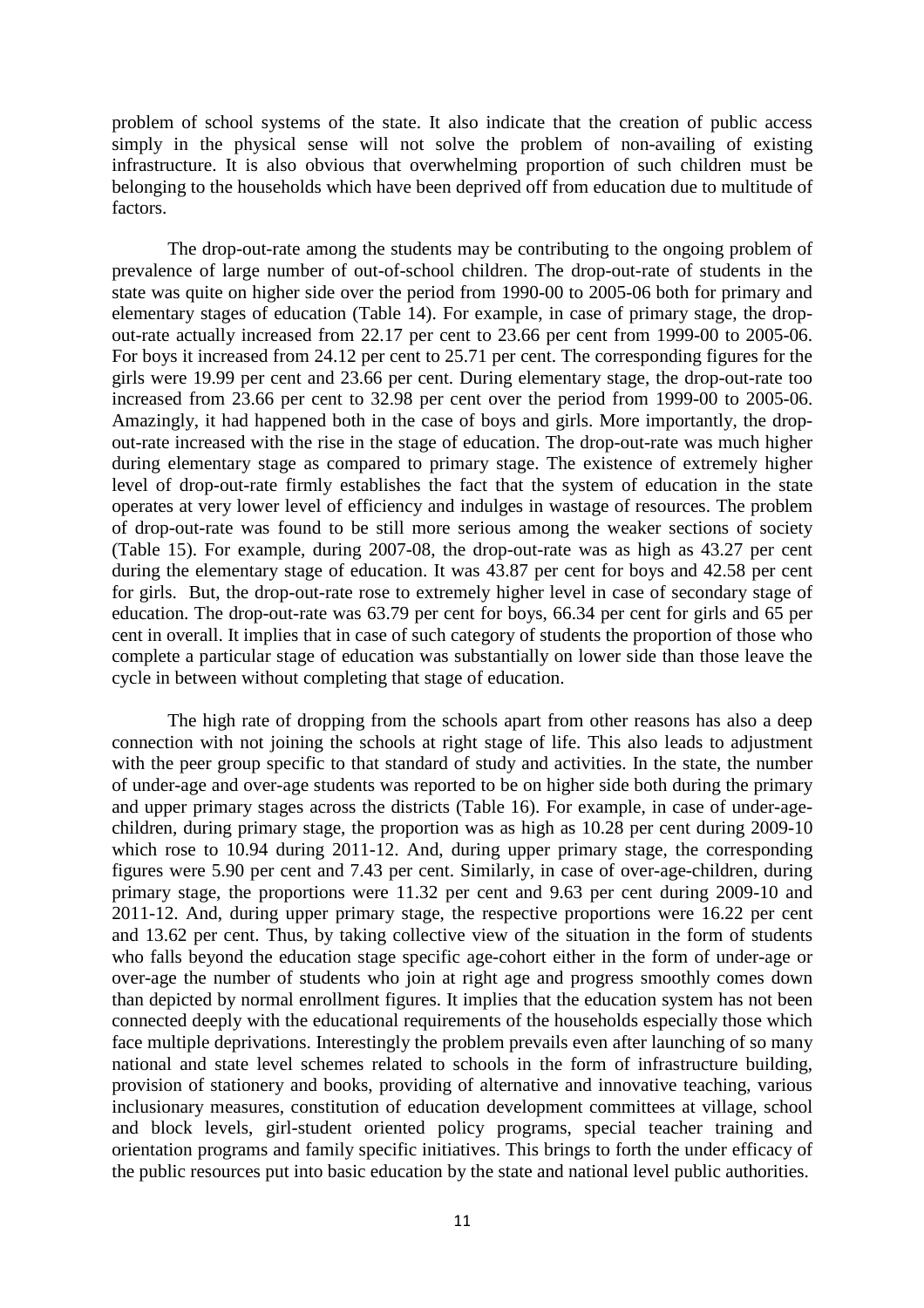|                  | <b>Boys</b> | ⇁<br>$-$ - $  \sim$ $-$<br>Girls | . , ,<br>Total | Per Cent | Per Cent |
|------------------|-------------|----------------------------------|----------------|----------|----------|
|                  |             |                                  |                | of Total | Share of |
| District         |             |                                  |                |          | Girls    |
| Amritsar         | 4349        | 4234                             | 8583           | 8.54     | 49.33    |
| Barnala          | 947         | 752                              | 1699           | 1.69     | 44.26    |
| <b>Bathinda</b>  | 3963        | 3093                             | 7056           | 7.02     | 43.84    |
| Faridkot         | 2061        | 1775                             | 3836           | 3.82     | 46.27    |
| Fatehgarh        | 598         | 462                              | 1060           | 1.06     | 43.58    |
| Firozpur         | 6401        | 6279                             | 12680          | 12.62    | 49.52    |
| Gurdaspur        | 2236        | 2158                             | 4394           | 4.37     | 49.11    |
| Hoshiarpur       | 2246        | 1939                             | 4185           | 4.17     | 46.33    |
| Jalandhar        | 3424        | 2805                             | 6229           | 6.20     | 45.03    |
| Kapurthala       | 776         | 659                              | 1435           | 1.43     | 45.92    |
| Ludhiana         | 4446        | 3788                             | 8234           | 8.20     | 46.00    |
| Mansa            | 2743        | 2311                             | 5054           | 5.03     | 45.73    |
| Moga             | 2270        | 1820                             | 4090           | 4.07     | 44.50    |
| Mohali           | 843         | 807                              | 1650           | 1.64     | 48.91    |
| Muktsar          | 3381        | 2821                             | 6202           | 6.17     | 45.49    |
| <b>SBS</b> Nagar | 517         | 382                              | 899            | 0.89     | 42.49    |
| Patiala          | 3788        | 3266                             | 7054           | 7.02     | 46.30    |
| Rupnagar         | 1420        | 1264                             | 2684           | 2.67     | 47.09    |
| Sangrur          | 3693        | 2926                             | 6619           | 6.59     | 44.21    |
| Tarn Taran       | 3463        | 3351                             | 6814           | 6.78     | 49.18    |
| Punjab           | 53,565      | 46,892                           | 1,00,457       | 100.00   | 46.68    |

Table 13: Out of School Children in Punjab, Age Group (6-14 Years), January, 2008

Source: 1. SSA (2006-07) P. 68 and SSA (2007-08) P. 72.

Table 14: Drop-Out-Rate of Students in Punjab, 1999-00 to 2005-06

| Year    |             | $I-V$ |       |             |       |       |
|---------|-------------|-------|-------|-------------|-------|-------|
|         | <b>Boys</b> | Girls | Total | <b>Boys</b> | Girls | Total |
| 1999-00 | 24.12       | 19.99 | 22.17 | 25.71       | 21.33 | 23.66 |
| 2001-02 | 21.28       | 19.28 | 20.34 | 35.31       | 38.82 | 36.99 |
| 2002-03 | 26.37       | 24.07 | 25.29 | 33.71       | 31.67 | 32.75 |
| 2003-04 | 23.60       | 20.21 | 22.03 | 35.13       | 35.26 | 35.19 |
| 2004-05 | 27.42       | 19.91 | 23.96 | 32.64       | 34.82 | 33.67 |
| 2005-06 | 25.71       | 21.33 | 23.66 | 31.42       | 34.71 | 32.98 |

Source: Figures for Drop-Out Rates are based on: (1). *Economic Survey of Punjab* 1999-2000 and 2005-2006 (p.17), ESO, Chandigarh; and (2). Figures for year 2006-07 are based on *Economic Survey*, 2009-10, ESO, Chandigarh, p.97.

|  |  | Table 15: Drop Out Rate among SC-Students, 2007-08 |  |
|--|--|----------------------------------------------------|--|
|--|--|----------------------------------------------------|--|

| Standard | <b>Boys</b>      | <b>Girls</b> | Total         |
|----------|------------------|--------------|---------------|
| I-VIII   | $\circ$<br>، ٤.٥ | 42.58        | 10.27<br>43.Z |
| $I-X$    | 70               | 66.34        | 55.00         |

Source: Rao (2011-12) Table 10.13, p. 18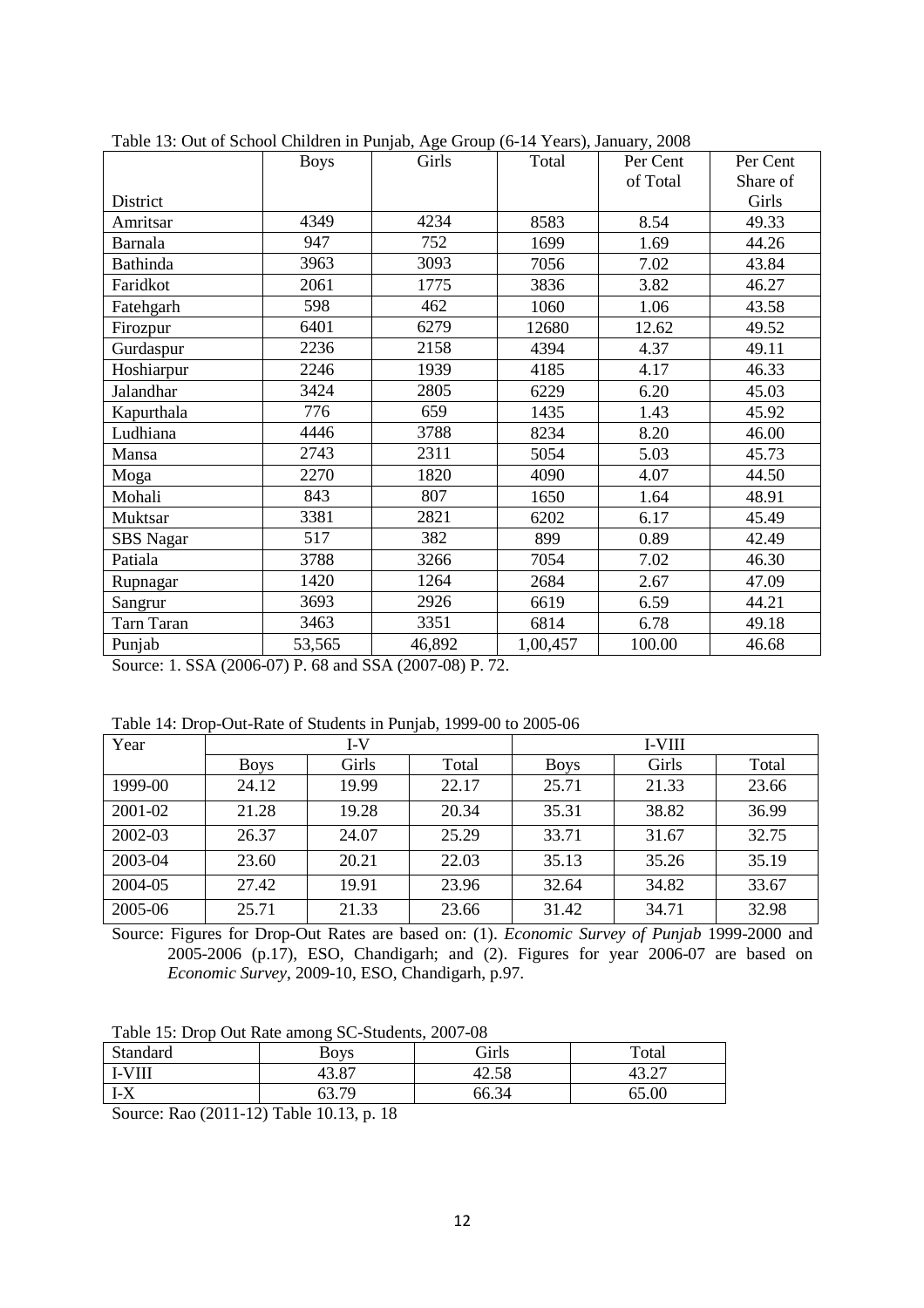| Year    | Under-Age Children |                      | Over-Age Children |                      |  |
|---------|--------------------|----------------------|-------------------|----------------------|--|
|         | Primary            | <b>Upper Primary</b> | Primary           | <b>Upper Primary</b> |  |
| 2009-10 | 10.28              | 5.90                 | 1.32              | 16.22                |  |
| 2010-11 | 10.94              | 6.53                 | 9.37              | 14.18                |  |
| 2011-12 | 10.94              | 7.43                 | 9.63              | 13.62                |  |

Table 16: Under-Age and Over-Age Children in Schools of Punjab

Source: DISE (2011-12) P. 29

#### **6. Quality and Performance**

The spread and growth of education in a typical numerical sense though is very crucial but is not sufficient to generate any meaningful impact in the system until and unless it embodied the recipient with good quality of education in the form of right package of reading, writing, numerical and other useful life skills and abilities. The challenge of providing of education of reasonably good quality seems to be far more serious than that of expanding education in a numerical mode as has been emerged as the primary objective in practice. Table 17 provides the information pertaining to the performance of children in rural areas on the basis of testing of learning level in three domains, i.e. general reading ability, English reading ability and arithmetic doing ability. The performance in above three specified domains has been tested for the primary stage both for all the five standards from first to fifth. Within each category different set activities have been tested by using specific tests. Punjab has no doubt secured higher position than that of India among all the categories and subcategories for all of the classes. The all India situation was found to be quite pathetic as learning levels were found to be quite on lower side. The reading and arithmetic ability was found to be miserably low. For example, just 25.7 per cent of children of Standard V could read English sentences. And, 38 per cent could do division and 52.8 per cent read. Importantly it has been the situation during 2009. In case of Punjab, under first category, i.e. percentage of children who can read English (sub category namely reading English capital letters), 67.7 per cent children of Standard I were found to have acquired this skill.

In case of mathematical ability, importantly 82.7 per cent of children of Standard I of rural Punjab could identify the numbers from 1-9. The remaining proportion of children, i.e. 17.3 per cent had not acquired such capability. Similarly, the large proportion of students was found to be deficient so far subtraction and division were concerned. The proportion of students who had not acquired basic skills pertaining to reading and arithmetic was high in state with long term implications for promotion to higher classes and retention. The low level of learning outcomes defeats the basic purpose of education which involves the enhancement of cognitive skills of students by enhancing and fine tuning their basic reading, writing and numerical ability in order to endow with problem solving capabilities. This has also been corroborated by the analysis of examination results of students from the state for high and senior secondary levels. The perusal of data (Table 18) brings out this more vividly. It has been the case for all students as well as SC students during 2005. Of all the categories of results reported here girls performed better than those of boys both during secondary and senior secondary examinations. For example, in class X results, in case of all students the proportion of girls who passed the examination was 72.50 per cent compared to 66.20 per cent of boys. In higher secondary, the respective proportions were 79.90 per cent and 69.30 per cent. It has also been the case as girls belonging to SC families has outperformed the boys belonging to such families. But, in overall the results from the category called overall students was on higher side as compared to SC students. It implicitly implies that the non-SC students' results were on quite higher side than their counterparts in the form of SC-students because inclusion of results from SC-students brings down the state average. This further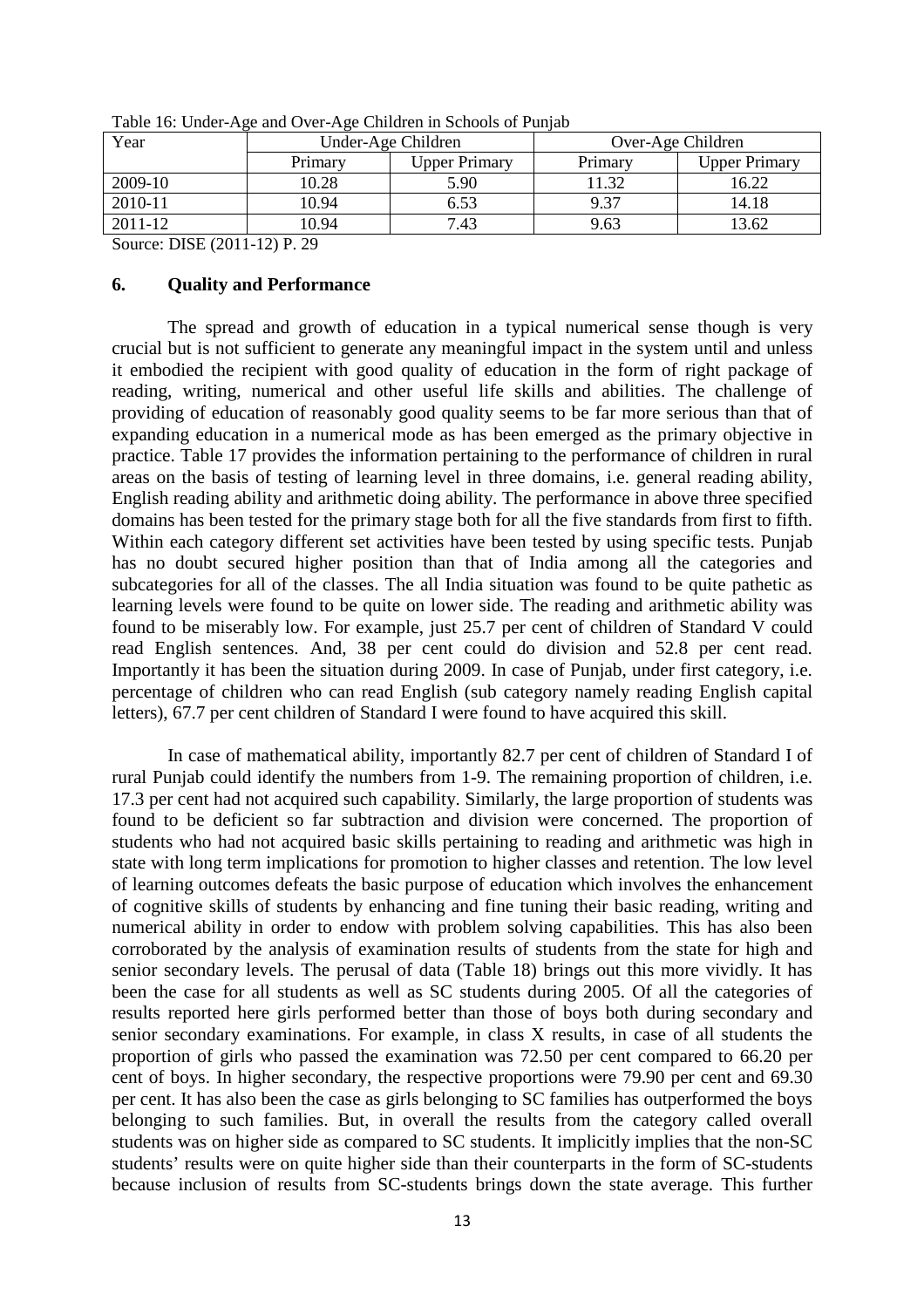implies that the state has not paid adequate attention to the education of students from weaker sections those have been suffering from multiple social and economic deprivations and depending more on government and low quality private schools with negligible support from their families because of economic hardship in the situation of lower incomes, vulnerability to income shocks, rising health care expenses and livelihood problems.

|                |               | Percentage of Children |       | Percentage of Children |        |                       | Percentage of Children |        |       |
|----------------|---------------|------------------------|-------|------------------------|--------|-----------------------|------------------------|--------|-------|
| <b>STD</b>     |               | who can Read           |       | who can read English   |        | who Can do Arithmetic |                        |        |       |
|                | Category      | Punjab                 | India | Category               | Punjab | India                 | Category               | Punjab | India |
| <b>STDI</b>    | Letters       | 85.6                   | 68.8  | Capital                | 67.7   | 43.8                  | Recognize              | 82.7   | 69.3  |
|                | or More       |                        |       | Letters or             |        |                       | Numbers 1-9            |        |       |
|                |               |                        |       | More                   |        |                       | or More                |        |       |
| <b>STD II</b>  | Words         | 61.0                   | 55.2  | Capital                | 83.4   | 66.2                  | Recognize              | 59.5   | 54.6  |
|                | or More       |                        |       | Letters or             |        |                       | Numbers 11-            |        |       |
|                |               |                        |       | More                   |        |                       | 99or More              |        |       |
| <b>STD III</b> | <b>STDI</b>   | 51.0                   | 46.6  | Words or               | 39.9   | 28.6                  | Subtract or            | 50.9   | 39.0  |
|                | Level Text    |                        |       | More                   |        |                       | do More                |        |       |
|                | or More       |                        |       |                        |        |                       |                        |        |       |
| <b>STD IV</b>  | <b>STDI</b>   | 75.5                   | 67.4  | Words or               | 58.0   | 44.1                  | Subtract or            | 73.3   | 58.8  |
|                | Level Text    |                        |       | more                   |        |                       | do More                |        |       |
|                | or More       |                        |       |                        |        |                       |                        |        |       |
| <b>STDV</b>    | <b>STD II</b> | 64.3                   | 52.8  | Sentences              | 34.5   | 25.7                  | Do Division            | 48.9   | 38.0  |
|                | Level Text    |                        |       |                        |        |                       |                        |        |       |
|                | or More       |                        |       |                        |        |                       |                        |        |       |

Table 17: Performance of Children, Rural, Punjab versus India, 2009

Source: Planning Commission, 2014: 237

|             |              | High School $(X)$  | Senior Secondary (XII) |             |  |
|-------------|--------------|--------------------|------------------------|-------------|--|
| Category    | All Students | <b>SC-Students</b> | All Students           | SC-Students |  |
| <b>Boys</b> | 66.20        | 57.20              | 69.30                  | 57.90       |  |
| Girls       | 72.50        | 59.80              | 79.90                  | 69.20       |  |
| Total       | 69.00        | 58.40              | 74.40                  | 62.90       |  |

Source: MHRD (2004-05) Table 22

## **7. Summing Up with Extended Observations**

Educational progress though fundamental to economic growth and general prosperity has received comparatively subdued priority in larger part of developing world. The educational systems remained preoccupied with plethora of structural constraints which essentially emanates from perpetual state apathy. The educational requirements of masses remained unfulfilled even by the existence of vast network of educational institutions. The public education systems gradually lost momentum in the situation of long drawn neglect. The state of Punjab though occupying higher levels of per capita incomes among the various states in the country has made comparatively moderate progress so far educating the masses is concerned (Brar, 2002). The foregone analysis firmly establish the fact that the state has to do much more in order to mark its presence felt as a case of society with high quality of human resources. The state has to act both on the quality and quantity front to improve its position among other sates of the union as well as to reap benefits of quality education in the form of externality. From the overall and interstate analysis, it can also be described that the number of those without any worthwhile schooling was quite substantial posing formidable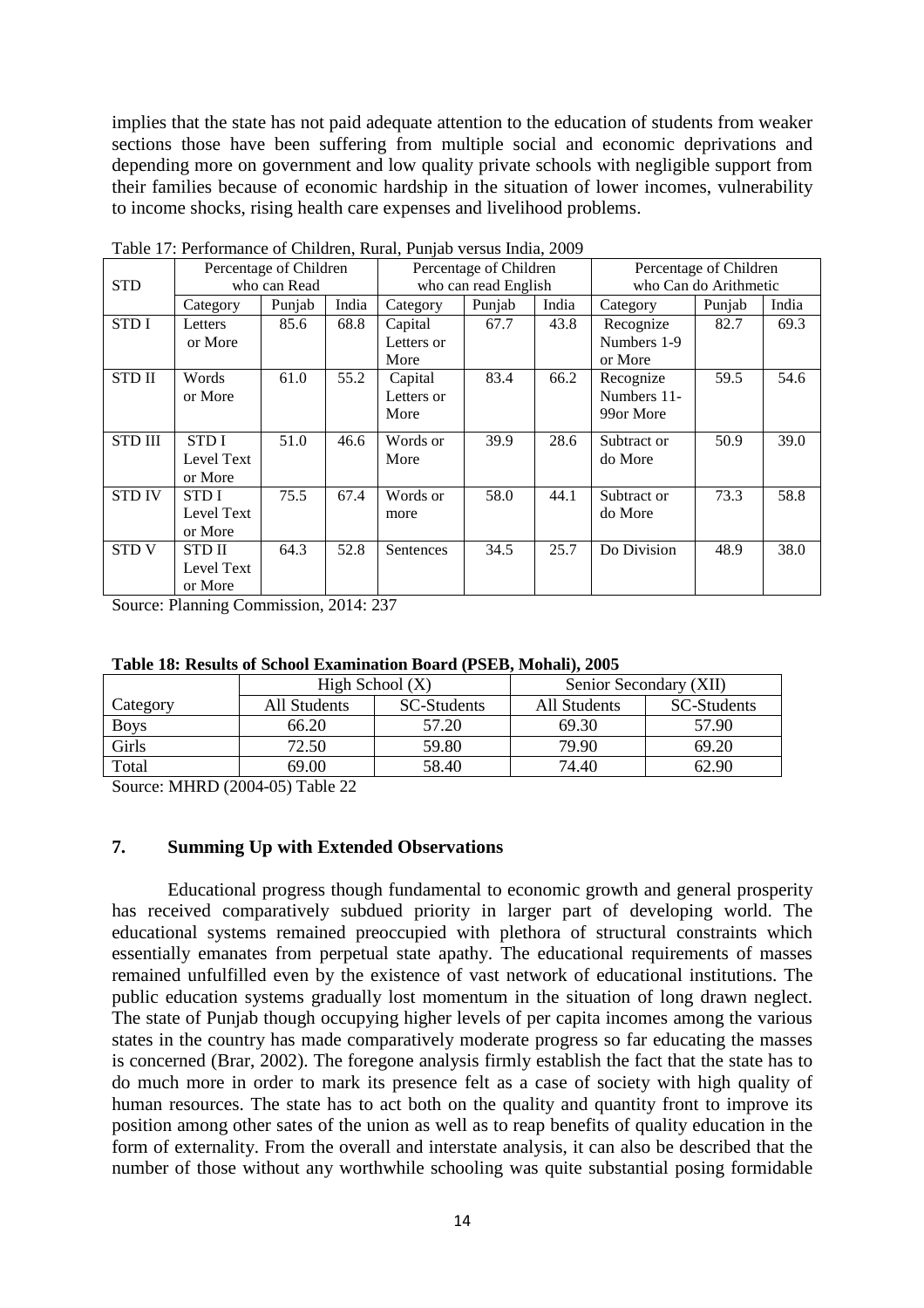challenge for the growth process and development policy of the state and a pointer to the constrained reach of various schooling systems operating in the state.

 The progress of literacy in the state has not only been tardy but is highly iniquitous in many respects such as locations, sexes, regions, districts, weaker versus other sections, etc. The rank of the state on literacy front among the states actually slipped over the period instead of improving as was expected because of higher level of per capita state income. The state ranked at lower level in terms of indexing involving infrastructure, access, teachers and educational outcomes. The literacy progress of the state has essentially moved in close relation to national average. The general gaps over the period though narrowed in case of males and females but were found to be on higher side when literacy achievements were compared over the large spectrum comprising urban males of educationally advanced districts with rural females of educationally under achieved districts. The lower educational levels of general population and labor force were another area of concern. The low level of formal education among the farming households has become a big constraint in the transformation of rural as well as family economies of farmers possessing small, marginal and semi-medium size of holdings. The state lagged behind in imparting technical skills to labour force which is very much required in the present period of skill-intensive economic growth.

 The school sector of the state shows certain very disquieting features and tendencies which points towards serious shortcomings such as prevalence of out-of-school children, high drop-out-rates, enrollment of under-age and over-age children, less than satisfactory examination results and lower level of net enrollment rates, etc. The lower level educational outcomes in the form of depressed level of reading and arithmetic ability reduce the actual worth of education. The enhancement of actual learning skills is basic to attain any sort of demographic dividend for the economy in transition. All these things firmly prove the fact that the extent of wastage and inefficiency of the school sector of the state has acquired alarming levels with serious repercussions for human capital formation of the state. The promotion of students into higher grades without sufficiently equipping them with the learning level prescribed for lower grades has been a major fault and formidable challenge for the education policy and system of the state.

 The education sector has been got divided into parallel streams with emergence of completely unregulated huge sized private sector. The state withdrawal has crippled the functioning of government institutions which ultimately turned out to be the institutions of those who cannot afford the high quality private institutions. The private sector is quite heterogeneous with large component of highly commercialized substandard institutions thriving without any worthwhile educational standards in the situation of extremely lower level of public confidence in the education provided by public sector institutions. The withdrawal of wards by the influential sections from public institutions in favor of private institutions has ended all sort of pressure on the state system to improve the public institutions. The situation became quite deplorable with the lack of collective pressure by those who depend upon public institutions for the study of their wards. The political process in the state has been embroiled in issues with weal connection with larger issues of public interest. This has led to the decline in public expenditure on education in the state as proportion to state income and budgetary spending considerably during about last two decades. The education budget of the state shows serious imbalances in terms of high share of revenue account and non-plan account and extremely lowers levels of capital and plan account spending. The state budget has recorded lower growth in real prices during the last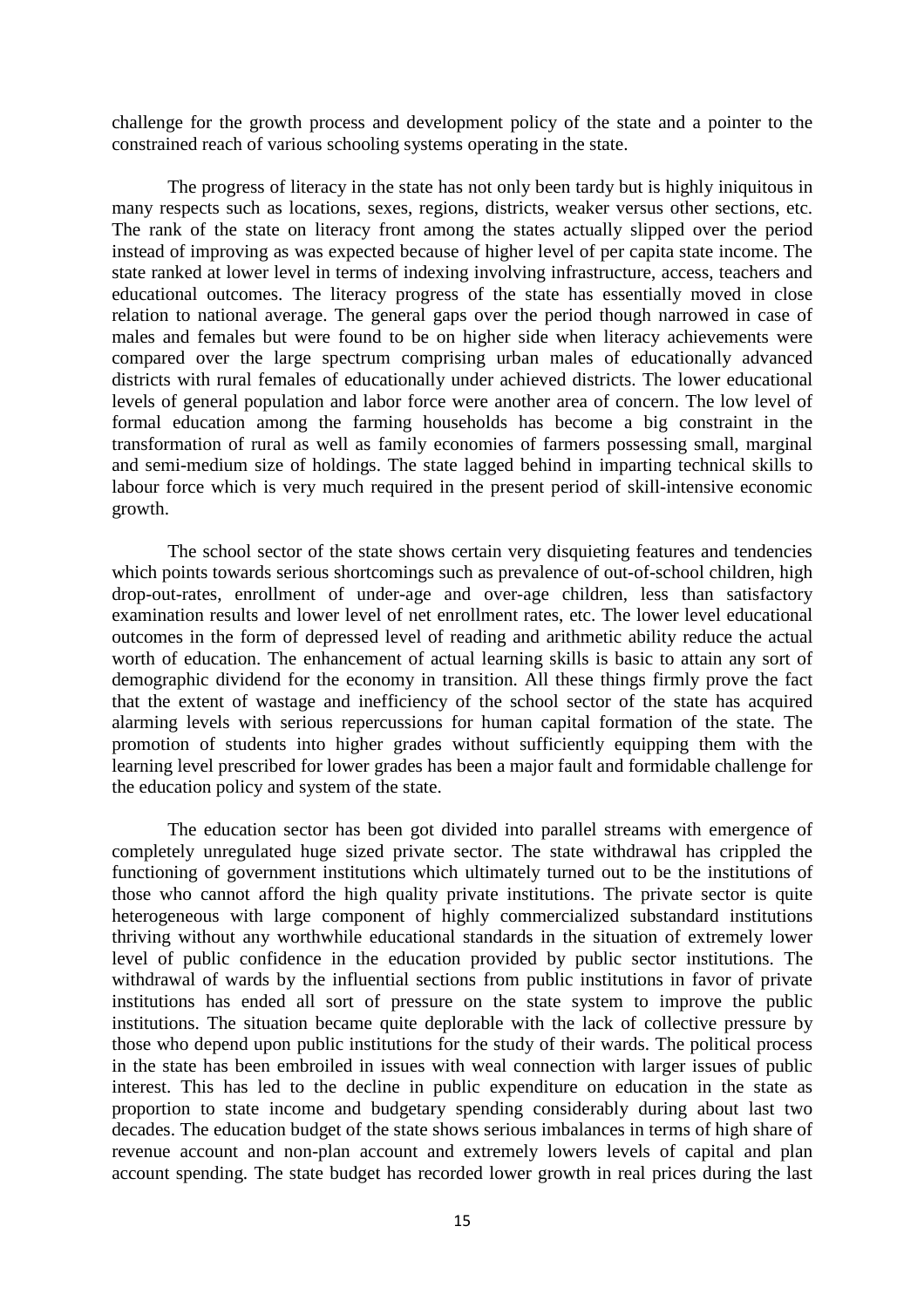about two decades. Moreover, the education budget recorded lower growth than that of state income and budgetary spending. The compressed education budget ultimately turned out to salary budget leaving less for undertaking other activities. The state has been reported to spending less on education in the country on per student and per capita basis also (Mittar et al. 2002; Brar, 2008). The exclusion of students from rural areas has also been the matter of great concern (Ghuman et al., 2009). The period of liberalization has not been found to be conducive for the development of the education sector of the state in terms of resources and other infrastructure (Gill et al., 2007). The education sector of the state has been attracting bad press on daily basis related to shortage of teachers, headmasters, untimely releasing of salaries and recruitment of large variety of teachers on contractual basis under varied and novel designations. The state policy of bringing of large number of government schools under rural local bodies has not yielded any worthwhile results. The education sector has become a field for undertaking novel experiments in terms of ownership, financing, recruitment practices, admission norms, teaching of languages, promotion of students to higher classes, conduct of examinations, establishment of new schools, up gradation of existing schools, etc. The aided school sector in the state is actually on the verge of closure with non-filling of posts for the considerable period of time. The interventions in the form of central schemes during the recent past have solved to some extent the basic infrastructural problems only. But, the basic issues which jeopardized the governance of education sector of the state remained as it is. The growing clout of private players with active connivance of political class of the state has made the government schools totally dysfunctional. These developments strongly points towards the growing structural crisis of education sector of the state which could be corrected only by qualitative shift in the public policy of the state.

#### **References**

- Brar, Jaswinder Singh (2002): 'Basic Education, Health Care and Economic Growth in Punjab', *Man and Development*, Vol. 24, No. 1, pp. 51-63.
- Brar, Jaswinder Singh (2008): 'Public Expenditure on Education in Punjab: An Evaluation (1992-93 to 2001-02)', in A.S. Dhesi and Gurmail Singh (eds.) *Rural Development in Punjab: A Success Story Going Astray*, Routledge, New Delhi, pp.333-50
- Census of India (2011): *State of Literacy, Provisional Population Totals-India*, Census of India, Director Census Operations, India, New Delhi, Pp. 98-136
- CSO (2011): *Selected Socio-Economic Statistics-India*, Government of India, Ministry of Statistics and Program Implementation, Central Statistical Organization, New Delhi
- DISE (2008-09): *Elementary Education in Government Schools in Punjab*, Sarva Shiksha Abhiyan Authority of Punjab, Chandigarh
- DISE (2011-12): *Elementary Education in India-Progress towards UEE, Flash Statistics*, New Delhi: NUEPA.
- Ghuman, R.S., Sukhwinder Singh and Jaswinder Singh Brar (2009): *Professional Education in Punjab: Exclusion of Rural Students*, Patiala: Punjabi University, Publication Bureau.
- Gill, S.S., Sukhwinder Singh and Jaswinder Singh Brar (2007): *Globalization and Indian State: A Study of Delivery of Education, Health, and Agricultural Extension Services*, New Delhi: National Foundation for India.
- MHRD (2004-05): *Selected Educational Statistics*, Ministry of Human Resources Development, MHRD, New Delhi.
- Mittar, Vishwa, Sukhwinder Singh and Jaswinder Singh Brar (2002): *Changing Structure of Education in Punjab: Some Issues and Policy Recommendations*, Patiala: Punjabi University, Publication Bureau.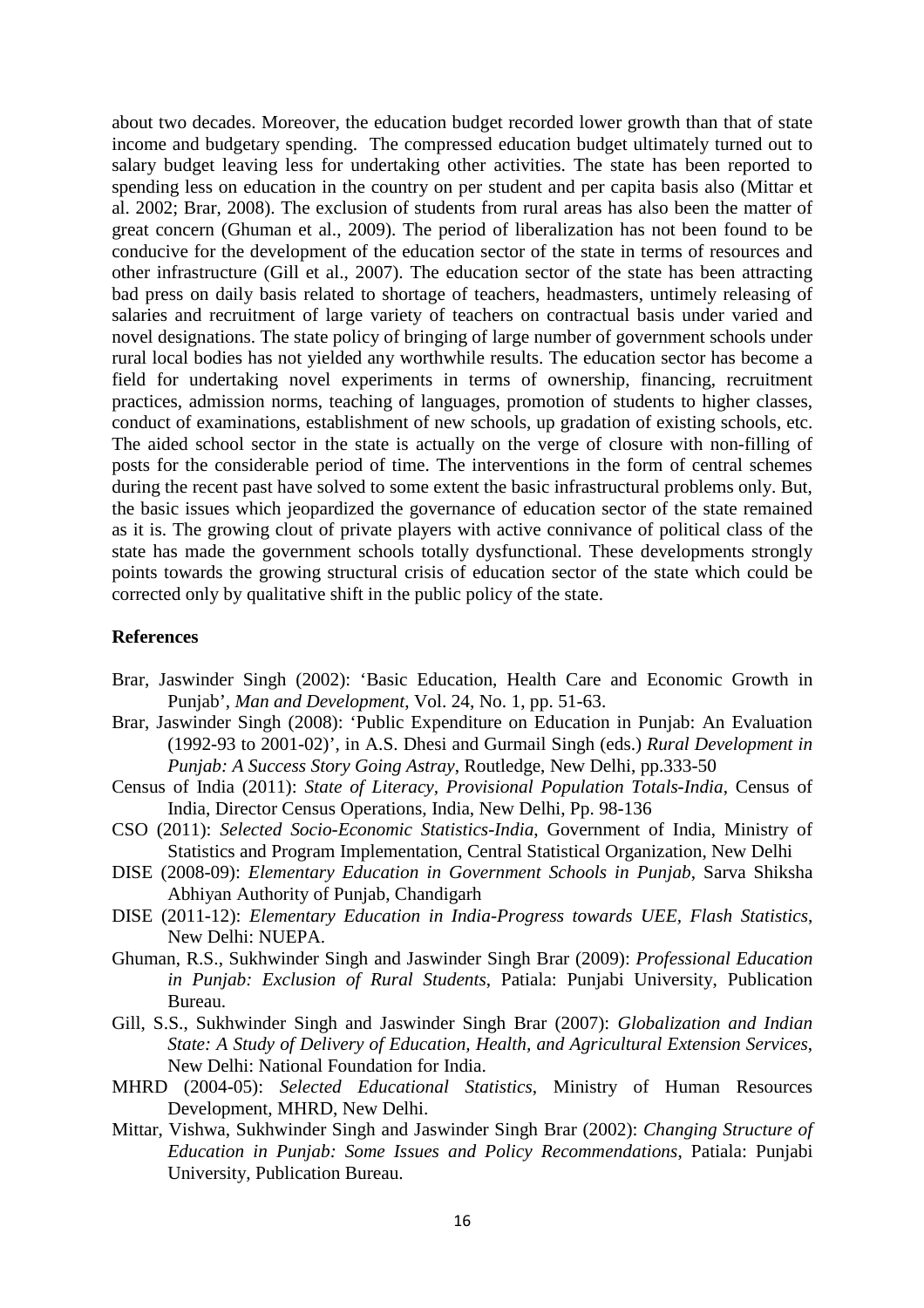- NFHS (2008): *National Family Health Survey India, Punjab* (NFHS-3), Ministry of Health and Family Welfare, Government of India, New Delhi.
- PCA (2011): *Primary Census Abstract, State-Dist Sc-2, Census of India*, New Delhi, [down loaded from: www.censusindia.gov.in/2011/census/hlo/pca/pca-pdf/pca-crc-0300.pdf.on26May, 2014, 11.45 am]
- Planning Commission (2014): *Databook for Use of Deputy Chairman*, Planning Commission, Government of India, New Delhi, [downloaded from http://planningcommission.gov.in Dated May 23, 2014 10am]
- Rao, K. Hanumantha (2011-12): *Rural Development Statistics*, National Institute for Rural Development (NIRD) Hyderabad, [Downloaded from www.nird.org.in/rural%20development%20statistics,%20 2011-12/rdsindex.html on 26 May, 2014 at 12.45 pm]
- SAP (2012): *Statistical Abstract of Punjab*, Economic and Statistical Organization, ESO, Punjab, Chandigarh, Publication No. 938.
- Singh Sukhpal, Manjeet Kaur and H.S. Kingra (2007): *Flow of Funds to Farmers and Indebtedness in Punjab*, Punjab State Farmers Commission, Government of Punjab, Chandigarh

SSA (2006-07): *Annual Report,* Sarva Shiksha Abhiyan Authority of Punjab, Chandigarh.

SSA (2007-08): *Annual Report,* Sarva Shiksha Abhiyan Authority of Punjab, Chandigarh.